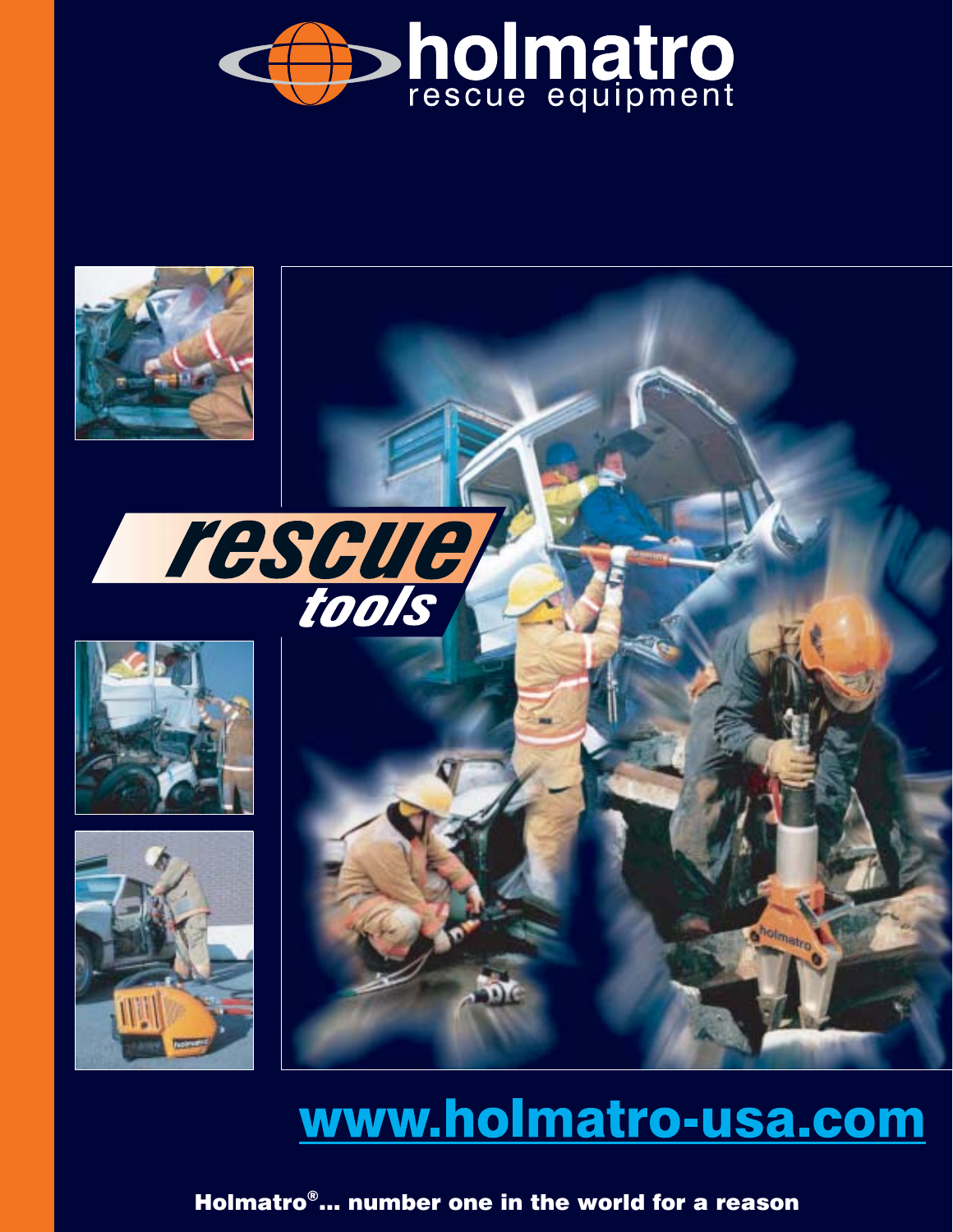









Using cutting tip (Accessory 2)



**Accessories:**

- 1 spare spreading tip
- 2 cutting tip<br>3 set pulling set pulling attachments
- 
- 4 set pulling chains<br>5 storage box, small

| Model<br>article number                | 3230<br>158.012.017 |           | 3242-UL<br>158.012.013 |            | 3260-UL<br>158.012.014 |            | 3280<br>158.012.024  |          |
|----------------------------------------|---------------------|-----------|------------------------|------------|------------------------|------------|----------------------|----------|
| spreading distance (actual)            | $33^{3}/8$ inch     | 848 mm    | $27\frac{1}{4}$ inch   | 692 mm     | $32\frac{3}{4}$ inch   | 832 mm     | $26\frac{1}{2}$ inch | 675 mm   |
| max. spreading force                   | 14.585 lbs          | 64.9 kN   | 19.595 lbs             | 87.2 kN    | 33,000 lbs             | 146.8 kN   | 49,500 lbs           | 220.0 kN |
| weight ready for use                   | 45 lbs              | $20.5$ kg | $42\frac{1}{2}$ lbs    | 19.5 kg    | 58 $\frac{1}{2}$ lbs   | 27 kg      | 59 $\frac{1}{2}$ lbs | 27 kg    |
| UL listed tool                         |                     |           |                        | <b>YES</b> |                        | YES        |                      |          |
| Complies with NFPA 1936 - 1999 edition |                     |           |                        | <b>YES</b> |                        | <b>YES</b> |                      |          |
|                                        |                     |           |                        |            |                        |            |                      |          |

**For more information visit our web site www.holmatro-usa.com**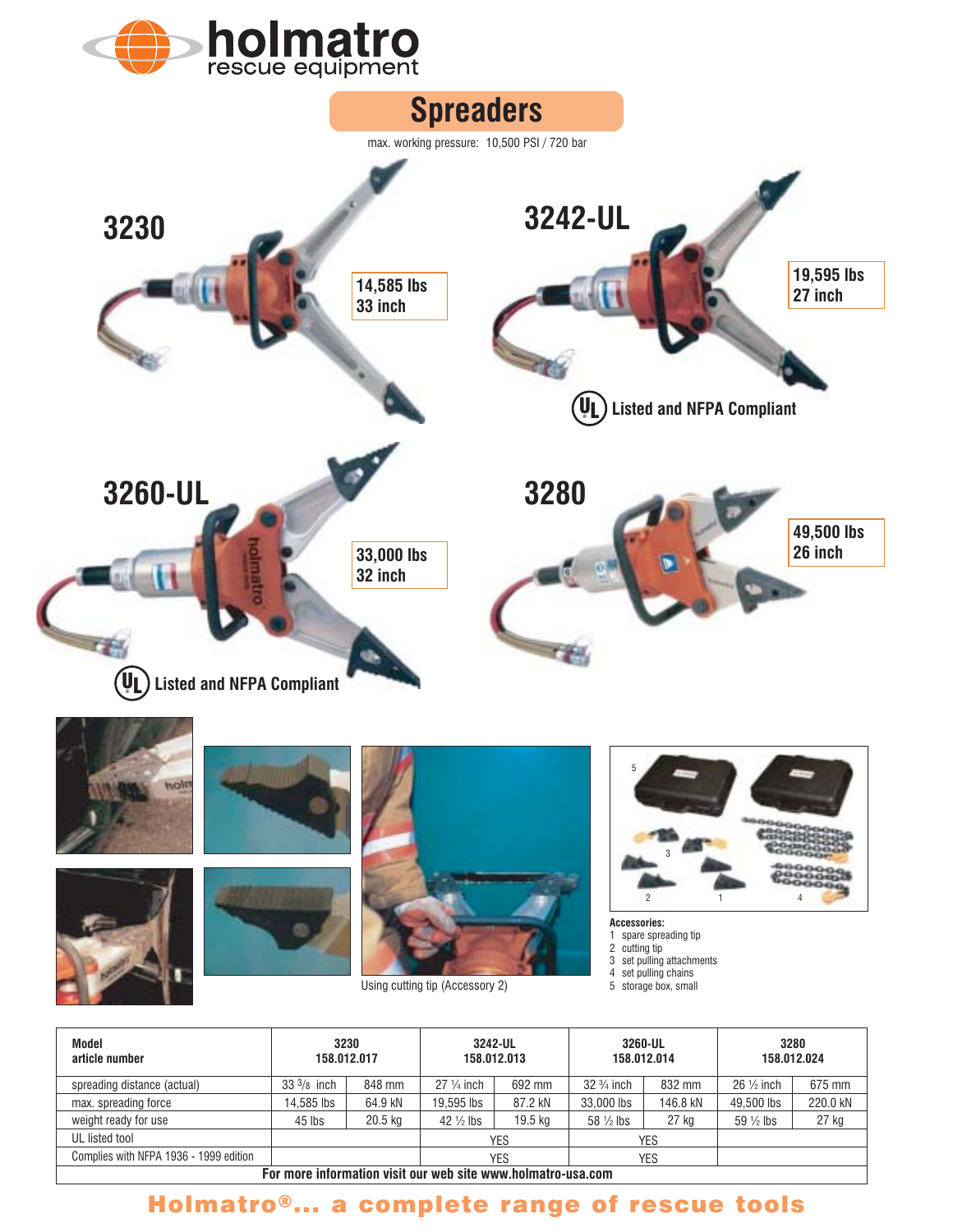

| Model<br>article number                                      | 3010                | 158.012.033 | 3020-UL              | 158.012.012 |                     | 3031-UL<br>158.012.015 | 3035-UL             | 158.012.032 | 3040-UL       | 158.012.028 |
|--------------------------------------------------------------|---------------------|-------------|----------------------|-------------|---------------------|------------------------|---------------------|-------------|---------------|-------------|
| max. blade opening                                           | $5\frac{5}{8}$ inch | $142$ mm    | $5\frac{1}{4}$ inch  | 134 mm      | 12 inch             | 305 mm                 | $9\frac{3}{8}$ inch | 238 mm      | 11 $1/8$ inch | 283 mm      |
| max. cutting force<br>in recess                              | 56.920 lbs          | 253 kN      | 63,400 lbs           | 282 kN      | 67,600 lbs          | 301 kN                 | 67,600 lbs          | 301 kN      | 100,800 lbs   | 448 kN      |
| weight ready for use                                         | 21 lbs              | 9.5 kg      | $27 \frac{1}{2}$ lbs | $12.5$ kg   | $34\frac{1}{2}$ lbs | $15.5$ kg              | 34 lbs              | 15.4 ka     | 42 lbs        | 19 kg       |
| UL Listed tool                                               |                     |             | <b>YES</b>           |             | YES                 |                        | <b>YES</b>          |             | <b>YES</b>    |             |
| Complies with<br>NFPA 1936 - 1999 edition                    |                     |             | YES                  |             | YES                 |                        | YES                 |             | <b>YES</b>    |             |
| For more information visit our web site www.holmatro-usa.com |                     |             |                      |             |                     |                        |                     |             |               |             |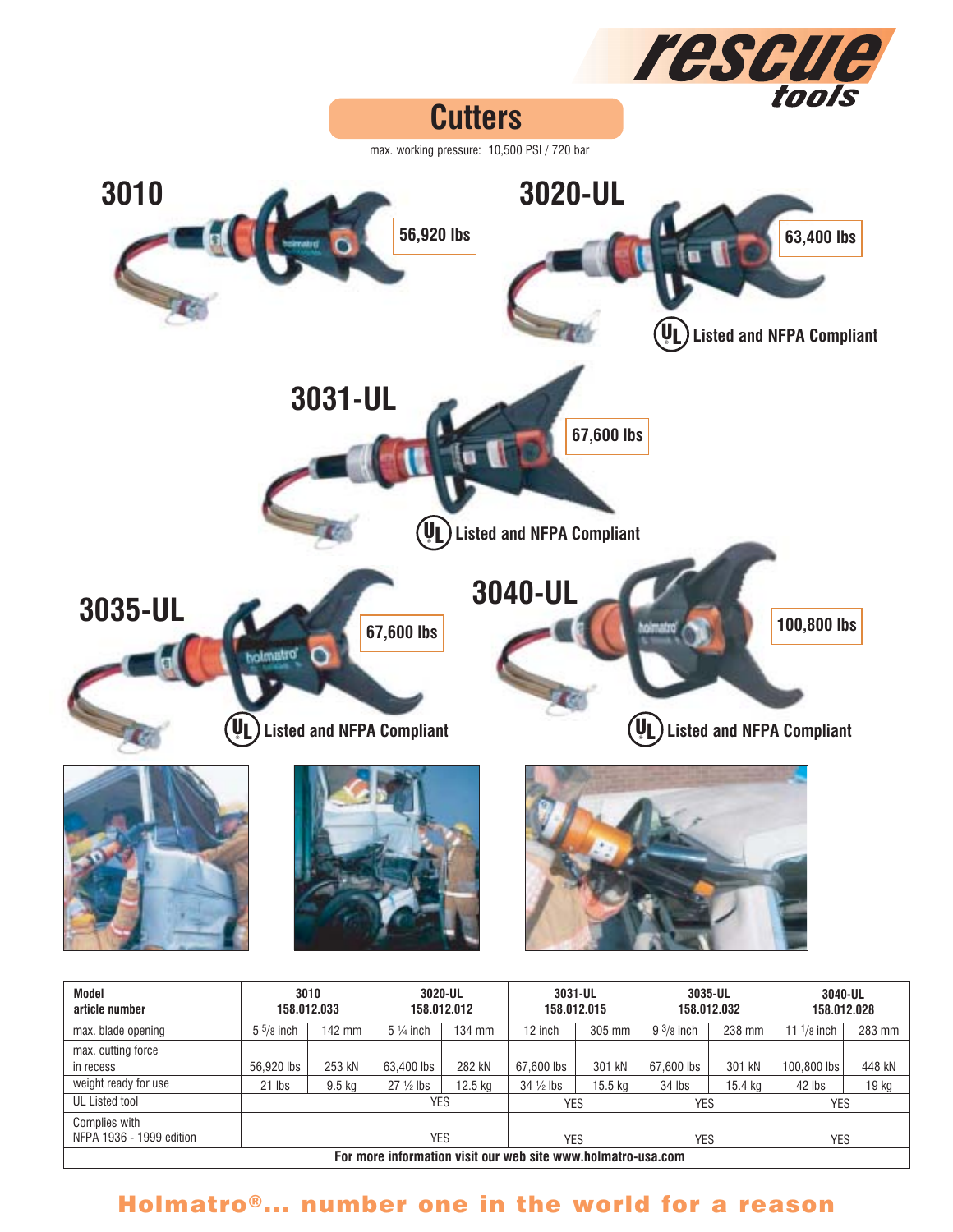

# **New Car Technology Cutters**

max. working pressure: 10,500 PSI / 720 bar







| Model<br>article number                                       | 3035 NCT<br>158.012.042                    |                    | <b>3040 NCT</b><br>158.012.041 |                                        |  |
|---------------------------------------------------------------|--------------------------------------------|--------------------|--------------------------------|----------------------------------------|--|
| max. blade opening                                            | 5.66 inch                                  | 144 mm             | 7 inch                         | $180$ mm                               |  |
| max. cutting force (in recess)                                | 57.320 lbs                                 | 255 kN             | 55,100 lbs                     | 245 kN                                 |  |
| weight ready for use                                          | $33\frac{1}{2}$ lbs                        | $15.2$ kg          | $42\%$ lbs                     | 19.3 kg                                |  |
| dimensions (L x W x H) incl. pigtail hoses                    | $31\frac{1}{2} \times 9 \times 7^{1}/8$ in | 799 x 230 x 181 mm |                                | 31% x 10% x 7% in   807 x 261 x 191 mm |  |
| cutting capacity (NFPA 1936)                                  |                                            | A5 B4 C6 D6 E6     | A5 B4 C6 D6 E6                 |                                        |  |
| UL Listed tool                                                | YES                                        |                    |                                | <b>YES</b>                             |  |
| Complies with NFPA 1936 - 1999 edition                        | YES                                        |                    |                                | <b>YES</b>                             |  |
| Fax maxa infarmation viait any wah aita wuxu halmatus yaa sam |                                            |                    |                                |                                        |  |

**For more information visit our web site www.holmatro-usa.com**





| Model<br>article number                                      |               | 3120<br>158.012.034 |             | 3150-UL<br>158.012.008 |  |
|--------------------------------------------------------------|---------------|---------------------|-------------|------------------------|--|
| spreading distance                                           | 10 $1/2$ inch | 268 mm              | 14 1/4 inch | 362 mm                 |  |
| spreading force                                              | 11.690 lbs    | 52 kN               | 16,166 lbs  | 71.9 kN                |  |
| cutting opening                                              | $71/2$ inch   | $191$ mm            | 9 inch      | 228 mm                 |  |
| cutting force in recess                                      | 49,000 lbs    | 218.3 kN            | 67,600 lbs  | 300.7 kN               |  |
| weight ready for use                                         | $20.5$ lbs    | 9.3 kg              | $35$ lbs    | 16 kg                  |  |
| UL Listed tool                                               |               |                     |             | YES                    |  |
| Complies with NFPA 1936 - 1999 edition                       |               |                     |             | <b>YES</b>             |  |
| Fer more information vioit our web eite www.belmatre.use.com |               |                     |             |                        |  |

**For more information visit our web site www.holmatro-usa.com**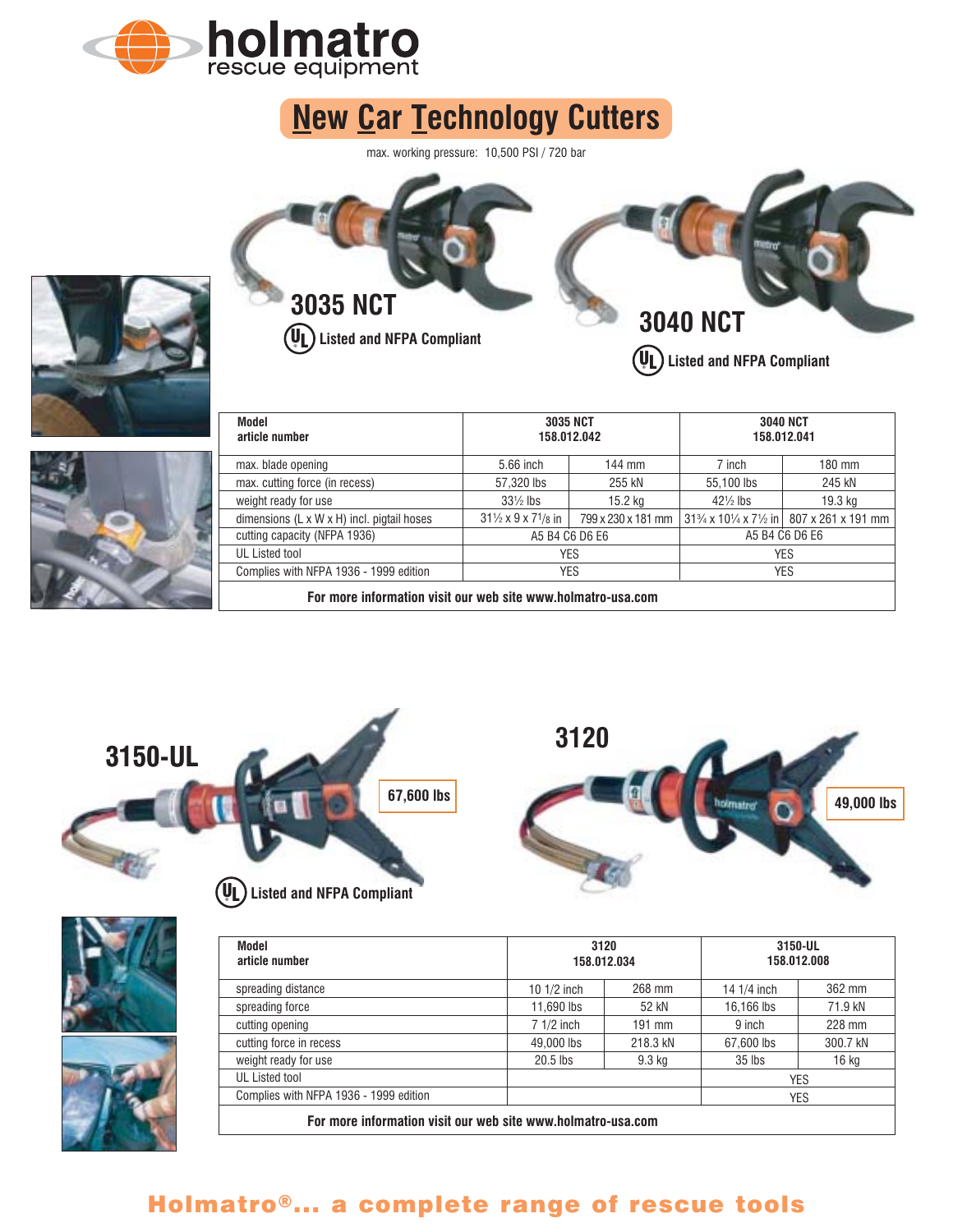

stroke max. length\* weight ready for use\* UL Listed tool Complies with NFPA 1936 - 1999 edition 249 mm 788 mm 13.5 kg 2 x 249 mm 1270 mm 18 kg 350 mm 991 mm 15.5 kg 2 x 350 mm 1674 mm 20.5 kg 9 ¾ inch 31 inch 29.75 lbs 2 x 9 ¾ inch 50 inch 39 lbs 13 ¾ inch 39 inch 34 lbs 2 x 13 ¾ inch 65 7/8 inch 45 lbs YES YES YES YES YES YES **For more information visit our web site www.holmatro-usa.com**

\*including cross heads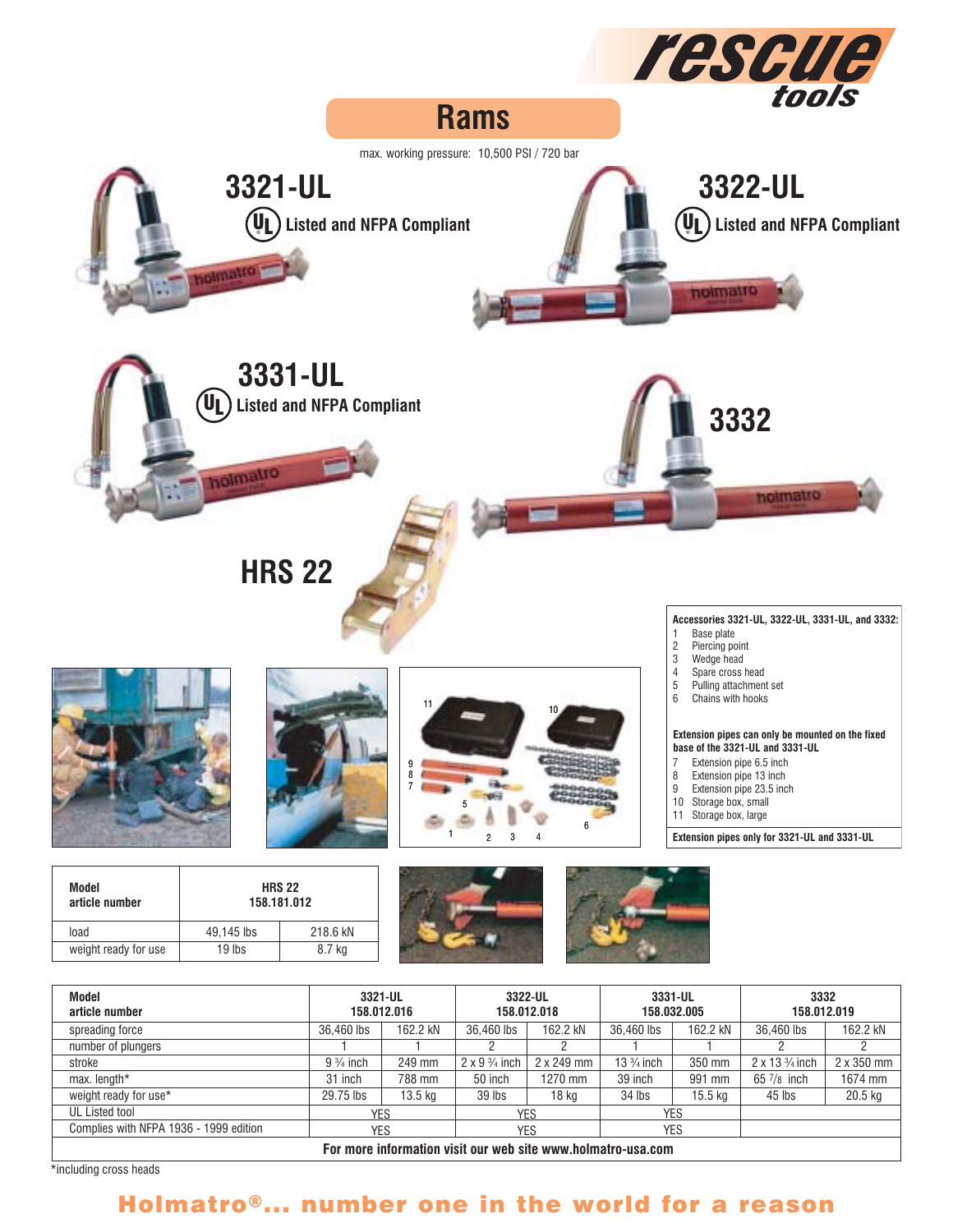





| Model<br>article number                                      | 3340<br>158.032.002 |                  | 3350<br>158.032.003   |          |
|--------------------------------------------------------------|---------------------|------------------|-----------------------|----------|
| spreading force 1st plunger                                  | 49.145 lbs          | 218.6 kN         | 49.145 lbs            | 218.6 kN |
| spreading force 2nd plunger                                  | 18.210 lbs          | 81 kN            | 18,210 lbs            | 81 kN    |
| stroke 1st plunger                                           | $6\frac{1}{8}$ inch | 156 mm           | 15 $\frac{1}{4}$ inch | 388 mm   |
| stroke 2nd plunger                                           | $47/8$ inch         | $124 \text{ mm}$ | 14 inch               | 356 mm   |
| max. length*                                                 | 23 inch             | 585 mm           | $50\frac{1}{4}$ inch  | 1276 mm  |
| weight ready for use*                                        | $27$ lbs            | 12 <sub>kg</sub> | 40 lbs                | 18 kg    |
| Complies with NFPA 1936 - 1999 edition                       | YES                 |                  | <b>YES</b>            |          |
| For more information visit our web site www.holmatro-usa.com |                     |                  |                       |          |

 $* =$  including cross heads

# **Hand Operated Tools**

max. working pressure: 10,500 PSI / 720 bar



| Model<br><b>HCT 3120</b><br>158.012.045<br>article number |                                                              |                    |                                                              |                                |                    |
|-----------------------------------------------------------|--------------------------------------------------------------|--------------------|--------------------------------------------------------------|--------------------------------|--------------------|
| spreading distance                                        | 10 $\frac{1}{2}$ inch                                        | 268 mm             | Model                                                        | <b>HCU 3010</b><br>158.012.046 |                    |
| spreading force                                           | 11.690 lbs                                                   | 52 kN              | article number                                               |                                |                    |
| cutting opening                                           | $7\frac{1}{2}$ inch                                          | 191 mm             | max. blade opening                                           | $5\frac{3}{4}$ inch            | 146 mm             |
| cutting force                                             | 49,000 lbs                                                   | 218 kN             | max. cutting force                                           | 56,920 lbs                     | 253 kN             |
| weight ready for use                                      | $23$ lbs                                                     | 10.5 <sub>kg</sub> | weight ready for use                                         | 22 lbs                         | 10.1 <sub>kg</sub> |
|                                                           | For more information visit our web site www.holmatro-usa.com |                    | For more information visit our web site www.holmatro-usa.com |                                |                    |



**HCU 3010**

| 10 $\frac{1}{2}$ inch | 268 mm                          | Model                                                        | <b>HCU 3010</b>     |                    |
|-----------------------|---------------------------------|--------------------------------------------------------------|---------------------|--------------------|
| 11.690 lbs            | 52 kN                           | article number                                               |                     | 158.012.046        |
| 7 ½ inch              | 191 mm                          | max. blade opening                                           | $5\frac{3}{4}$ inch | 146 mm             |
| 49.000 lbs            | 218 kN                          | max. cutting force                                           | 56,920 lbs          | 253 kN             |
| $23$ lbs              | 10.5 kg                         | weight ready for use                                         | 22 lbs              | 10.1 <sub>kg</sub> |
|                       | r web site www holmatro-usa com | For more information visit our web site www holmatro-usa com |                     |                    |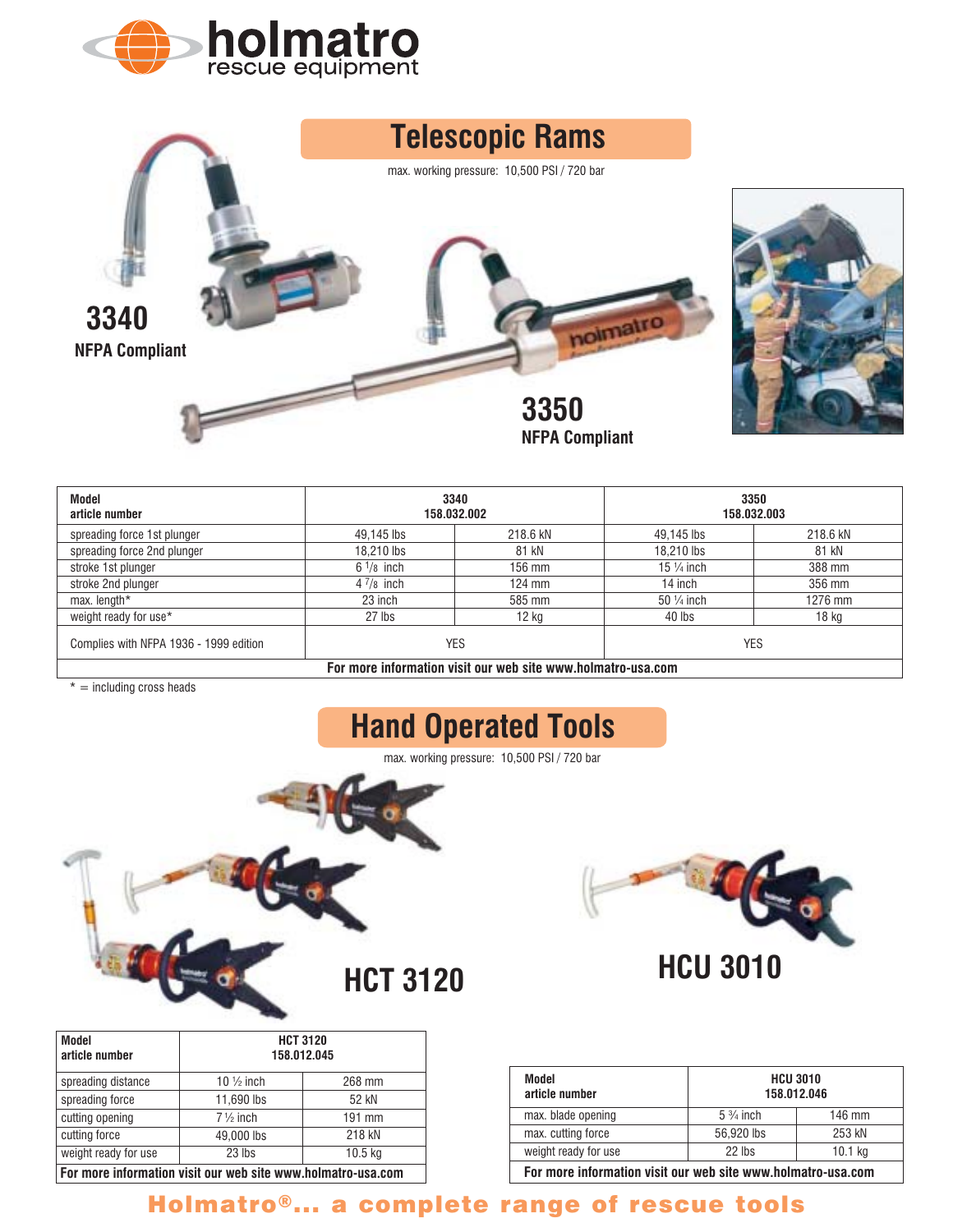# **Tescue Personal Power & Mini Pumps**

max. working pressure: 10,500 PSI / 720 bar

| Model<br>article number            | PPU <sub>15</sub><br>158.152.087 |                    |  |
|------------------------------------|----------------------------------|--------------------|--|
| max. working pressure              | 10,500 psi                       | 720 bar            |  |
| motor                              | Honda                            |                    |  |
| fuel tank capacity                 | $1.3$ gts                        | 1.25 liters        |  |
| usable hydraulic oil               | $2.1$ gts                        | 2 liters           |  |
| flow (to 200 bar)                  | 139 cu. in./min                  | $2.28$ $Vmin$      |  |
| flow (200 to 720 bar)              | 37.8 cu. in./min                 | $0.62$ $Vmin$      |  |
| dimensions $(L \times W \times H)$ | 17 3/4 x 12 x 15 inch            | 451 x 305 x 381 mm |  |
| weight ready for use               | $35$ lbs                         | 15.9 kg            |  |
| Complies with NFPA 1936            |                                  |                    |  |
| 1999 edition                       |                                  | YES                |  |

| Model<br>article number            | PU5<br>158.152.104                                |                                       |  |  |
|------------------------------------|---------------------------------------------------|---------------------------------------|--|--|
| max. working pressure              | $10,500$ psi                                      | 720 bar                               |  |  |
| motor                              |                                                   | Honda 4 stroke gasoline engine 2.5 hp |  |  |
| fuel tank capacity                 | $1.26$ ats                                        | 1.2 liters                            |  |  |
| usable hydraulic oil               | $0.74$ ats                                        | 700 cc                                |  |  |
| pump type                          | two-stage radial piston pump                      |                                       |  |  |
| output 1st stage (0 to 190 bar)    | 148.9 cu. in./min                                 | $2440$ cc/min                         |  |  |
| output 2nd stage (190 to 720 bar)  | $37.8$ cu. in./min                                | $620$ cc/min                          |  |  |
| dimensions $(L \times W \times H)$ | 12.8 x 10.6 x 15.7 in                             | 325 x 269 x 399 mm                    |  |  |
| weight ready for use               | $26.5$ lbs                                        | 12 kg                                 |  |  |
| PU5 with frame & 10' hose          | 158.152.095                                       |                                       |  |  |
| dimensions $(L \times W \times H)$ | $22 \times 12\frac{3}{4} \times 16\frac{1}{4}$ in | 560 x 322 x 413 mm                    |  |  |
| weight ready for use               | $38.5$ lbs                                        | 17.5 kg                               |  |  |



**NFPA Compliant PPU15**



**PU5**



**PU5 with frame & 10' hose (designed to hold a 3120 combi)**

**NFPA Compliant**

with M105 valve

**2035 EPA**

| Model<br>article number              | 2035 GU<br>158.152.046 (115 V) / 158.152.048 (230 V) |                       | 2035 EPA<br>158.152.096               |                    |  |
|--------------------------------------|------------------------------------------------------|-----------------------|---------------------------------------|--------------------|--|
| max. working pressure                | $10.500$ psi                                         | 720 bar               | 10.500 psi                            | 720 bar            |  |
| motor                                | 115V, 1.5 hp 60 Hz                                   | 230V, 1.5 hp (1.1 kW) | Honda 4 stroke gasoline engine 3.0 hp |                    |  |
| pump type                            | two-stage radial piston pump                         |                       | two-stage radial piston pump          |                    |  |
| capacity fuel tank                   |                                                      |                       | $1.3$ gts                             | 1.2 liters         |  |
| usable hydraulic oil                 | $2.1$ gts                                            | 2 liters              | $2.1$ ats                             | 2 liters           |  |
| output 1 <sup>st</sup> stage         | 139 cu in / min                                      | 2270 cc / min         | 146 cu in $/$ min                     | 2400 cc / min      |  |
| output 2 <sup>nd</sup> stage         | 35 cu in                                             | 574 cc                | 43 cu in / min                        | $700$ cc / min     |  |
| dimensions $(L \times W \times H)$   | 19 1/2 x 14 3/8 x 15 5/8 in                          | 496 366 x 397 mm      | 17 3/8 x 13 7/8 x 18 1/2 in           | 442 x 353 x 470 mm |  |
| weight ready for use                 | 74.5 lbs                                             | 34 kg                 | 60 lbs                                | 27 kg              |  |
| complies with NFPA 1936 1999 edition | <b>YES</b>                                           |                       | <b>YES</b>                            |                    |  |
|                                      |                                                      |                       |                                       |                    |  |
| 2035EPA with M105 valve              | 158.152.047 (115 V) / 158.152.049 (230 V)            |                       | 158.152.097                           |                    |  |
| weight 2035 with M105 valve          | 76.5 lbs                                             | 35 kg                 | 62 lbs                                | 28 kg              |  |
| complies with NFPA 1936 1999 edition | <b>YES</b>                                           |                       | <b>YES</b>                            |                    |  |

| Model<br>article number              | 2032 Mini pump<br>150.152.065            |                    |  |  |
|--------------------------------------|------------------------------------------|--------------------|--|--|
| max. working pressure                | 10.500 psi                               | 720 bar            |  |  |
| motor                                | Briggs & Stratton gasoline engine 3.5 hp |                    |  |  |
| pump type                            | single stage radial piston pump          |                    |  |  |
| capacity fuel tank                   | 4 gts                                    | 3.8 liters         |  |  |
| usable hydraulic oil                 | $2.1$ ats                                | 2 liters           |  |  |
| output                               | 80 cu in/min                             | 1325 cc/min        |  |  |
| dimensions $(L \times W \times H)$   | 17 3/8 x 13 7/8 x 18 1/2 in              | 442 x 353 x 470 mm |  |  |
| weight ready for use                 | 72 lbs                                   | 32.5 kg            |  |  |
| complies with NFPA 1936 1999 edition | <b>YES</b>                               |                    |  |  |



**NFPA Compliant 2032**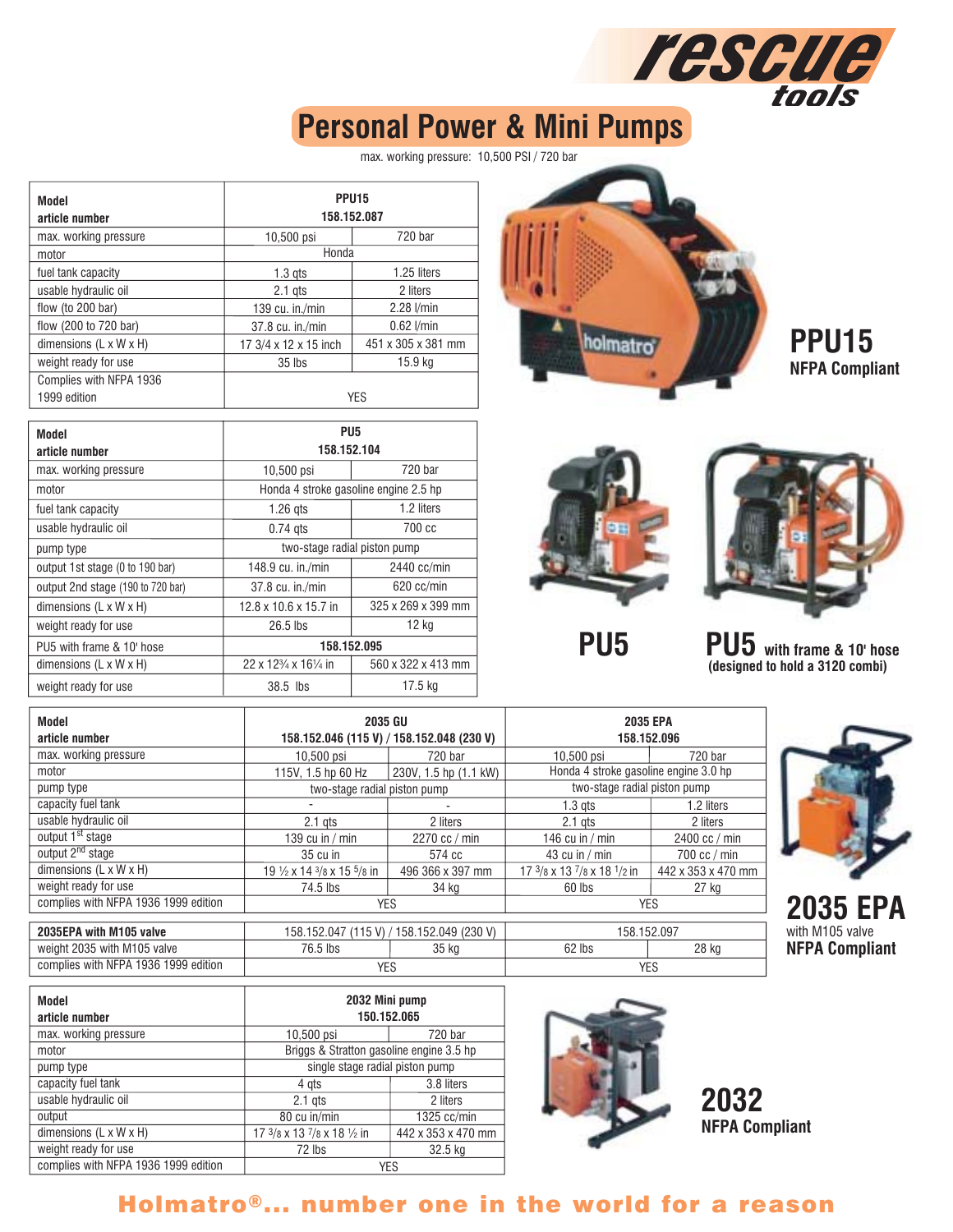



max. working pressure: 10,500 PSI / 720 bar



**DPU 30 Compact Duo Pump NFPA Compliant**



**DPU 60 PH NFPA Compliant**



| <b>DPU 60 E</b>       |  |
|-----------------------|--|
| <b>NFPA Compliant</b> |  |



**DPU 61 P with pump mounted hose reels**

| Model<br>article number                   | DPU30<br>158.152.098                           |                    |  |  |  |  |
|-------------------------------------------|------------------------------------------------|--------------------|--|--|--|--|
|                                           |                                                |                    |  |  |  |  |
| max. working pressure                     | 10,500 psi                                     | 720 bar            |  |  |  |  |
| motor                                     |                                                | Honda GX100 3.0 hp |  |  |  |  |
| pump type                                 | 2x two stage radial piston pumps               |                    |  |  |  |  |
| capacity fuel tank                        | $1.5$ gts                                      | 1.4 liters         |  |  |  |  |
| usable hydraulic oil                      | $3.2$ gts                                      | 3.0 liters         |  |  |  |  |
| output 1 <sup>st</sup> stage (2,900 psi)  | $2 \times 131$ cu in / min                     | 2 x 2150 cc / min  |  |  |  |  |
| output 2 <sup>nd</sup> stage (10,500 psi) | 2 x 27.5 cu in / min                           | 2 x 450 cc / min   |  |  |  |  |
| dimensions $(L \times W \times H)$        | 19 5/8 x 131/4 x 16 inch<br>500 x 337 x 406 mm |                    |  |  |  |  |
| weight ready for use                      | 26.3 kg<br>58 lb s                             |                    |  |  |  |  |
| complies with NFPA 1936 1999 edition      | <b>YES</b>                                     |                    |  |  |  |  |

| Model<br>article number                   | <b>DPU 60 P</b><br>158.152.051         |                          | DPU 60 PH<br>158.152.052        |                            |  |
|-------------------------------------------|----------------------------------------|--------------------------|---------------------------------|----------------------------|--|
| max. working pressure                     | 10,500 psi                             | 720 bar                  | $10,500$ psi                    | 720 bar                    |  |
| motor                                     | 4 stroke Briggs & Stratton Engine 5-hp |                          |                                 | 4 stroke Honda Engine 4-hp |  |
| pump type                                 | 2x two stage radial piston pump        |                          | 2x two stage radial piston pump |                            |  |
| capacity fuel tank                        | 1.06 gts                               | 1.0 liters               | 1.06 gts                        | 1.0 liters                 |  |
| usable hydraulic oil                      | $4.23$ gts                             | 4.0 liters               | 4.23 gts                        | 4.0 liters                 |  |
| output 1 <sup>st</sup> stage (2,200 psi)  | $2 \times 134$ cu in / min             | $2 \times 2200$ cc / min | $2 \times 134$ cu in / min      | 2 x 2200 cc / min          |  |
| output 2 <sup>nd</sup> stage (10,500 psi) | $2 \times 30$ cu in / min              | $2 \times 490$ cc / min  | $2 \times 30$ cu in / min       | $2 \times 490$ cc / min    |  |
| dimensions $(L \times W \times H)$        | 19 3/4 x 15 3/4 x 21 3/4 inch          | 502 x 400 x 553 mm       |                                 | 502 x 400 x 553 mm         |  |
| weight ready for use                      | $103$ lbs<br>46.8 kg                   |                          | $106$ lbs                       | 48 kg                      |  |
| complies with NFPA 1936 1999 edition      | YES                                    |                          |                                 | <b>YES</b>                 |  |

| Model<br>article number                   | <b>DPU 60 E 115 V</b>           | 158.152.053                          | <b>DPU 60 E 230 V</b><br>158.152.054 |                                      |  |
|-------------------------------------------|---------------------------------|--------------------------------------|--------------------------------------|--------------------------------------|--|
| max. working pressure                     | $10,500$ psi                    | 720 bar                              | 10,500 psi                           | 720 bar                              |  |
| motor                                     |                                 | Electric motor 2.0 hp 115 volt 60 Hz |                                      | Electric motor 2.0 hp 230 volt 60 Hz |  |
| pump type                                 | 2x two stage radial piston pump |                                      | 2x two stage radial piston pump      |                                      |  |
| usable hydraulic oil                      | 4.23 gts                        | 4.0 liters                           | $4.23$ gts                           | 4.0 liters                           |  |
| output 1st stage (2,200 psi)              | $2 \times 134$ cu in / min      | 2 x 2200 cc / min                    | $2 \times 134$ cu in / min           | 2 x 2200 cc / min                    |  |
| output 2 <sup>nd</sup> stage (10,500 psi) | $2 \times 30$ cu in / min       | $2 \times 490$ cc / min              | $2 \times 30$ cu in / min            | 2 x 490 cc / min                     |  |
| dimensions (L x W x H)                    | 19 3/4 x 15 3/4 x 21 3/4 inch   | 502 x 400 x 553 mm                   | 19 3/4 x 15 3/4 x 21 3/4 inch        | 502 x 400 x 553 mm                   |  |
| weight ready for use                      | 110 $\,$ lbs                    | 50 kg                                | $110$ lbs                            | 50 kg                                |  |
| complies with NFPA 1936 1999 edition      | YES                             |                                      |                                      | YES                                  |  |

| Model                                                                                                                                     | <b>DPU 61 P</b>                               |          |  |  |  |  |
|-------------------------------------------------------------------------------------------------------------------------------------------|-----------------------------------------------|----------|--|--|--|--|
| article number                                                                                                                            | 158.152.055                                   |          |  |  |  |  |
| base model                                                                                                                                | <b>DPU 60 P</b>                               |          |  |  |  |  |
| hose length                                                                                                                               | $50$ ft                                       | 15 meter |  |  |  |  |
| dimensions $(L \times W \times H)$                                                                                                        | 32.3 x 19.7 x 19.6 inch<br>829 x 500 x 497 mm |          |  |  |  |  |
| weight ready for use                                                                                                                      | 75 kg<br>$165$ lbs                            |          |  |  |  |  |
| Also available with the Honda engine (DPU 61PH) or electric motor (DPU 61E, 115 or 230V)<br>Also available with 65 ft (20 m) hose length. |                                               |          |  |  |  |  |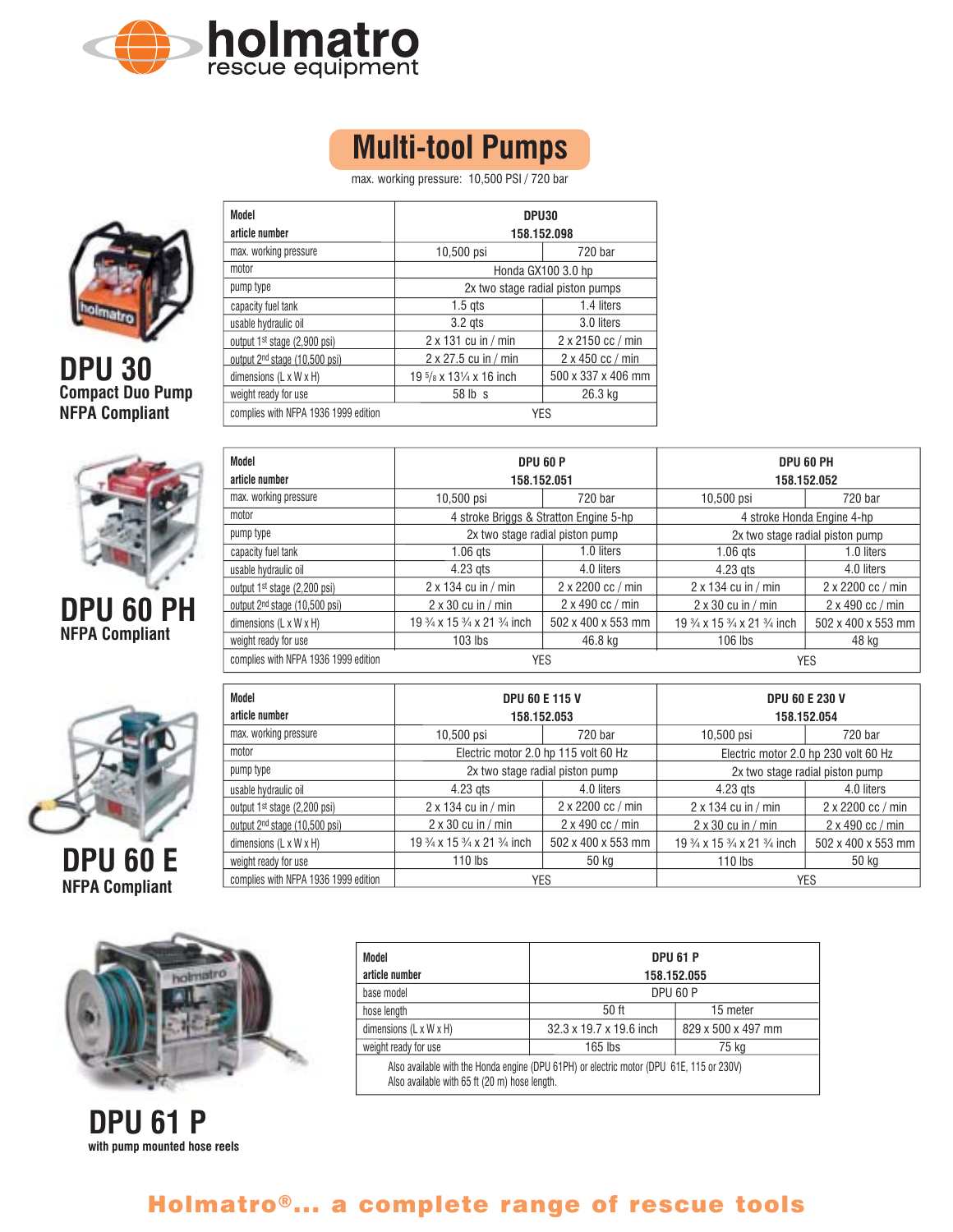

**MPU 60 E 158.152.099**

> 5.5 liters 3 x 2110 cc / min 3 x 660 cc / min 502 x 400 x 553 mm 50 kg

10,500 psi 720 bar electric 230 VAC, 12 amp, 3.0-hp 3x two stage radial piston pump

5.8 qts 3 x 129 cu in / min 3 x 40 cu in / min 19 ¾ x 15 ¾ x 21 ¾ inch 108 lbs

# **Multi-tool Pumps**

max. working pressure: 10,500 PSI / 720 bar

5.8 qts 3 x 129 cu in / min 3 x 40 cu in / min 19 ¾ x 15 ¾ x 21 ¾ inch 105 lbs

10,500 psi 720 bar 4 stroke Briggs & Stratton Engine 5.5-hp 3x two stage radial piston pump

**MPU 60 P 158.152.106**

capacity fuel tank 1.06 qts 1.0 liters - -



**Model article number** max. working pressure

motor pump type

usable hydraulic oil output 1st stage (up to 190 bar) output 2nd stage (10,500 psi) dimensions (L x W x H) weight ready for use



| Model<br>article number                   |                                                     | XPU 60 P/PH<br>158.152.067 (P) 158.152.068 (PH)                     | <b>XPU 60 E</b><br>158.152.069 (115V) 158.152.070 (230V) |                                                                              |  |
|-------------------------------------------|-----------------------------------------------------|---------------------------------------------------------------------|----------------------------------------------------------|------------------------------------------------------------------------------|--|
| max. working pressure                     | $10,500$ psi                                        | 720 bar                                                             | $10,500$ psi                                             | 720 bar                                                                      |  |
| motor                                     |                                                     | 4 stroke Briggs & Stratton 5.0-hp (P)<br>4 stroke Honda 4.0-hp (PH) |                                                          | Electric motor 2.0 hp 115 volt 60 Hz<br>Electric motor 2.0 hp 230 volt 60 Hz |  |
| pump type                                 |                                                     | 2x two stage radial piston pump                                     |                                                          | 2x two stage radial piston pump                                              |  |
| usable hydraulic oil                      | 4.23 gts                                            | 4.0 liters                                                          | $4.23$ gts                                               | 4.0 liters                                                                   |  |
| output 1 <sup>st</sup> stage (2,200 psi)  | $2 \times 134$ cu in / min                          | 2 x 2200 cc / min                                                   | $2 \times 122$ cu in / min                               | 2 x 2000 cc / min                                                            |  |
| output 2 <sup>nd</sup> stage (10,500 psi) | 2 x 490 cc / min<br>$2 \times 30$ cu in / min       |                                                                     | $2 \times 27$ cu in / min                                | 2 x 445 cc / min                                                             |  |
| dimensions $(L \times W \times H)$        | 19 3/4 x 15 3/4 x 21 3/4 inch<br>502 x 400 x 553 mm |                                                                     | 19 3/4 x 15 3/4 x 21 3/4 inch                            | 502 x 400 x 553 mm                                                           |  |
| weight ready for use                      | 106 lbs (P) - 109 lbs (PH)                          | 48 kg (P) - 49 kg (PH)                                              | $113$ lbs                                                | 51 kg                                                                        |  |

5.5 liters 3 x 2110 cc / min 3 x 660 cc / min 502 x 400 x 553 mm 47.5 kg



max. working pressure: 10,500 PSI / 720 bar











HTW 300B HTW 700BU FTW 1800 HTT 1800 AHS 1400 FDU

| <b>Model</b><br>article number | <b>HTW 300B</b><br>100.441.003 | HTW 700BU<br>150.442.012 | <b>FTW 1800</b><br>150.142.000 | <b>HTT 1800</b><br>150.142.007 | <b>AHS 1400 FDU</b><br>158.152.105 |
|--------------------------------|--------------------------------|--------------------------|--------------------------------|--------------------------------|------------------------------------|
| pump                           | 2-stage<br>hand pump           | 2-stage<br>hand pump     | 2-stage foot or<br>hand pump   | 3-stage<br>hand pump           | air-powered pump                   |
| max. output per stroke         | 0.3 cu in / stroke             | 0.6 cu in / stroke       | 1.7 cu in / stroke             | .7 cu in / stroke              | 58 cu in $/$ min                   |
| usable oil contents            | $0.32$ ats                     | $0.74$ ats               | 1.9 gts                        | 1.9 ats                        | 1.5 gts                            |
| weight ready for use           | 9 lbs                          | $17.5$ lbs               | 25.3 lbs                       | 39 lbs                         | $15$ lbs                           |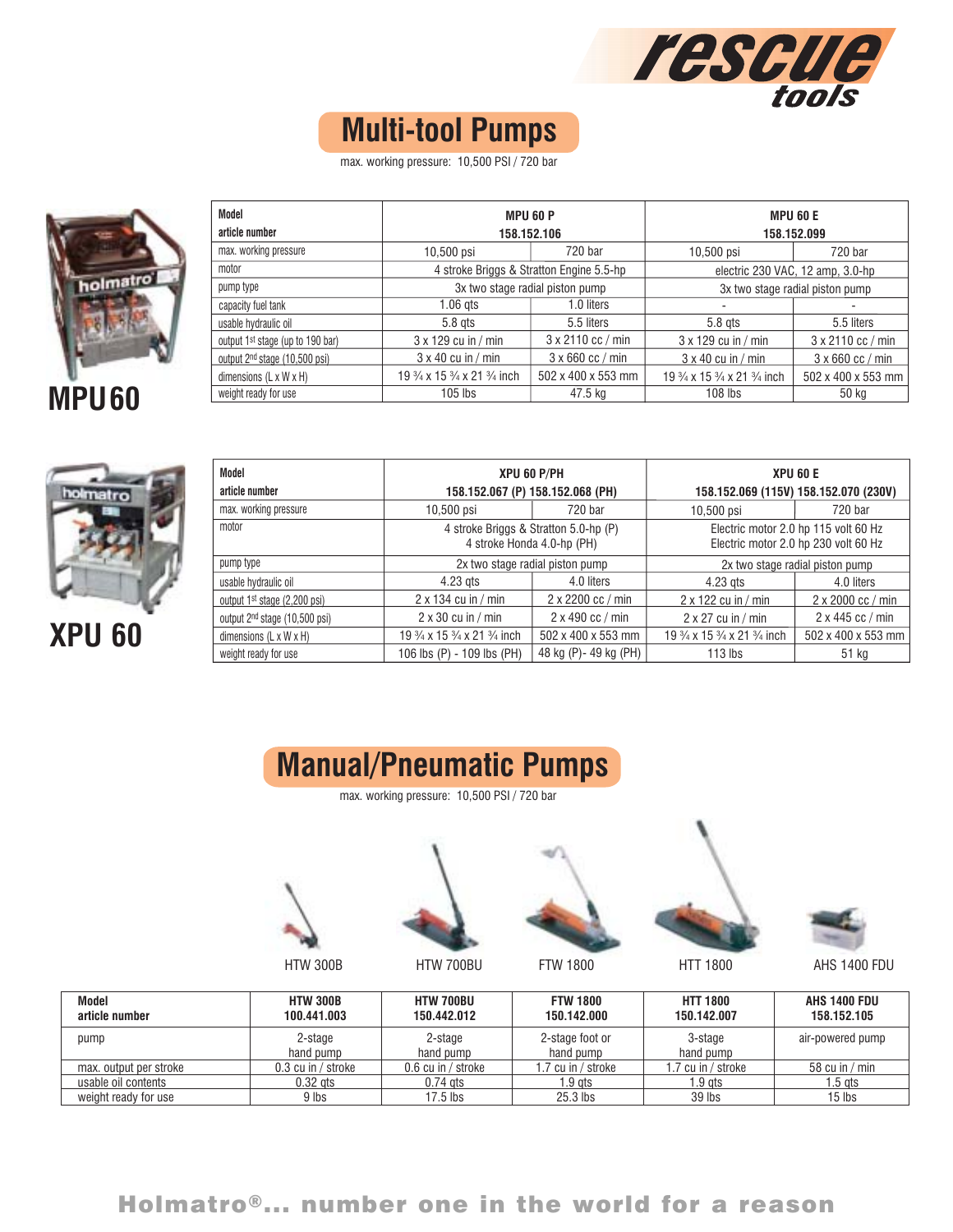

## **PowerShore™**



#### **PowerShoreTM Stabilization System**

PowerShore™ is a patented and versatile shoring system consisting of many lightweight components that can be coupled quickly. A broad range of accessories and many cylinder and extension pipe lengths allows for quick and easy shoring of vehicles, trenches or buildings. The system is available with integrated pneumatic as well as very powerful integrated hydraulic lifting cylinders.

| AS 3 * ** - STRUTS WITH AIR CYLINDER<br>All struts are equipped on both sides with the female snap-lock system.<br>All struts can be used with extension pipes and saddles.                                              |               |             |      |      |      |     |              |      |
|--------------------------------------------------------------------------------------------------------------------------------------------------------------------------------------------------------------------------|---------------|-------------|------|------|------|-----|--------------|------|
| working<br>force at working<br>max. air<br>retracted<br>weight<br>$@8$ bar<br>length<br>stroke<br>pressure<br>pressure<br>Model<br>Article No.<br>(in)<br>(kN/t)<br>(cu.fit.)<br>locking system<br>(Ib)<br>(in)<br>(psi) |               |             |      |      |      |     |              |      |
| Quick lock with integrated spacer<br>$(AS 3 0 ** FL)$                                                                                                                                                                    | AS 3 Q 5 FL   | 150.011.546 | 24.9 | 9.92 | 18.5 | 116 | 4.0 kN/0.45t | 0.72 |
| Plunger with automatic locking mechanism that<br>locks in steps of 9 mm. Retracting the plunger                                                                                                                          | AS 3 Q 10 FL  | 150.011.545 | 43.0 | 9.92 | 24.7 | 116 | 4.0 kN/0.45t | 0.72 |
| is only possible after releasing the locking<br>mechanism. The integrated spacer, a spring<br>operated flex mechanism with 13mm stroke, is                                                                               | AS 3 Q 15 FL  | 150.011.544 | 62.7 | 9.92 | 28.7 | 116 | 4.0 kN/0.45t | 0.72 |
| used to overcome one 9 mm step of the quick<br>lock system and creates a max. pretension in<br>the strut of 4.0kN.                                                                                                       | AS 3 Q 20 FL  | 150.011.526 | 82.4 | 9.92 | 32.6 | 116 | 4.0 kN/0.45t | 0.72 |
|                                                                                                                                                                                                                          | AS $3L5+$     | 150.011.532 | 22.6 | 9.92 | 16.1 | 116 | 4.0 kN/0.45t | 0.72 |
|                                                                                                                                                                                                                          | AS $3L10 +$   | 150.011.531 | 40.7 | 9.92 | 22.3 | 116 | 4.0 kN/0.45t | 0.72 |
| Lock Nut (AS $2 L***$ +)<br>Plunger with thread and a lock nut. When the<br>plunger is extended the lock nut can be                                                                                                      | AS 3 L 15 $+$ | 150.011.529 | 60.4 | 9.92 | 26.2 | 116 | 4.0 kN/0.45t | 0.72 |
| secured. The pressure can then be released.<br>Axial displacement per rotation is 16.5 mm.                                                                                                                               | AS 3 L 20 $+$ | 150.011.527 | 80.1 | 9.92 | 30.2 | 116 | 4.0 kN/0.45t | 0.72 |

| HS 1 * ** - STRUTS WITH HYDRAULIC CYLINDER<br>All struts are equipped on both sides with the female snap-lock system. Cylinders are single acting with spring return.<br>All struts can be used with extension pipes and saddles.                                                                                                            |                     |             |                             |                |                             |                              |                                        |                                        |
|----------------------------------------------------------------------------------------------------------------------------------------------------------------------------------------------------------------------------------------------------------------------------------------------------------------------------------------------|---------------------|-------------|-----------------------------|----------------|-----------------------------|------------------------------|----------------------------------------|----------------------------------------|
| locking system                                                                                                                                                                                                                                                                                                                               | Model               | Article No. | retracted<br>length<br>(in) | stroke<br>(in) | weight<br>(I <sub>b</sub> ) | working<br>pressure<br>(psi) | force at working<br>pressure<br>(kN/t) | oil contents<br>at max. stroke<br>(cc) |
| Quick lock with integrated spacer<br>(HS 1 Q ** FL)                                                                                                                                                                                                                                                                                          | <b>HS105FL</b>      | 150.011.547 | 24.9                        | 9.9            | 22.7                        | 10.500                       | 99.8 kN/11.2 t                         | 346                                    |
| Plunger with automatic locking mechanism that<br>locks in steps of 9 mm. Retracting the plunger<br>is only possible after releasing the locking<br>mechanism. The integrated spacer, a spring<br>operated flex mechanism with 13mm stroke, is<br>used to overcome one 9 mm step of the quick<br>lock system and creates a max. pretension in | <b>HS 1 Q 10 FL</b> | 150.011.536 | 43.0                        | 9.9            | 28.7                        | 10,500                       | 99.8 kN/11.2 t                         | 346                                    |
|                                                                                                                                                                                                                                                                                                                                              | HS 1 Q 15 FL        | 150.011.534 | 62.7                        | 9.9            | 32.6                        | 7,107                        | 68.0 kN/7.6 t                          | 346                                    |
| the strut of 4.0kN.                                                                                                                                                                                                                                                                                                                          |                     |             |                             |                |                             |                              |                                        |                                        |
| Lock Nut (HS 1 L $**$ +)                                                                                                                                                                                                                                                                                                                     | HS $1 L 5 +$        | 150.011.543 | 22.6                        | 9.9            | 20.3                        | 10,500                       | 99.8 kN/11.2 t                         | 346                                    |
| Plunger with thread and a lock nut. When the<br>plunger is extended the lock nut can be<br>secured. The pressure can then be released.<br>Axial displacement per rotation is 16.5 mm.                                                                                                                                                        | HS 1 L 10 $+$       | 150.011.537 | 40.7                        | 9.9            | 26.2                        | 10,500                       | 99.8 kN/11.2 t                         | 346                                    |
|                                                                                                                                                                                                                                                                                                                                              | HS 1 L 15 $+$       | 150.011.535 | 60.4                        | 9.9            | 30.2                        | 7,107                        | 68.0 kN/7.6 t                          | 346                                    |



Vehicle Stabilization **Network Stabilization** Trench Rescue **Building Collapse** Building Collapse



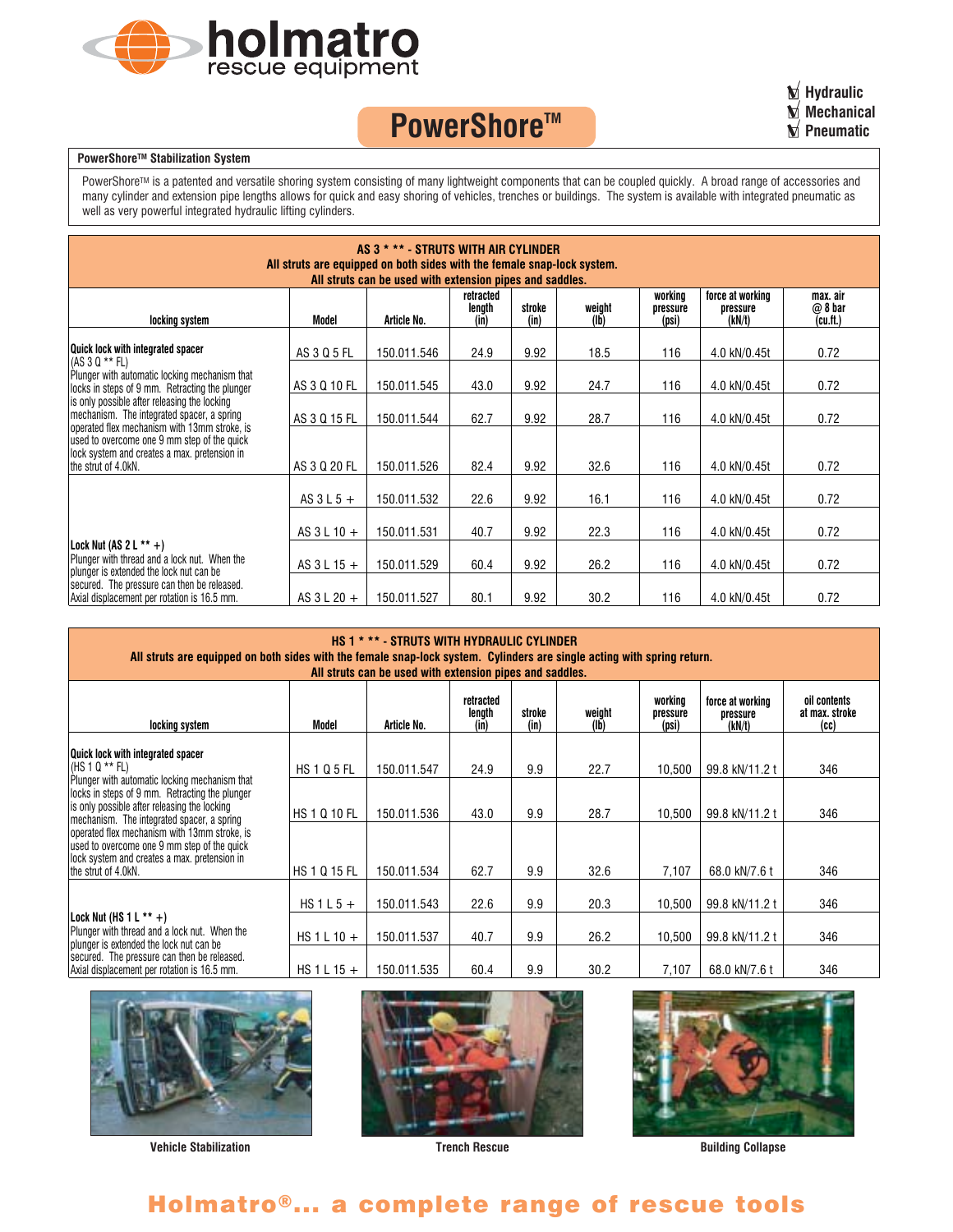



# **Power Shore™**

| <b>MS 2L * - MECHANICAL STRUTS</b><br>Struts are equipped on both sides with the female snap-lock system.<br>Struts can be used with extension pipes and saddles.  |              |             |                             |                |                |  |
|--------------------------------------------------------------------------------------------------------------------------------------------------------------------|--------------|-------------|-----------------------------|----------------|----------------|--|
| locking system                                                                                                                                                     | Model        | Article No. | retracted<br>length<br>(in) | stroke<br>(in) | weight<br>(Ib) |  |
| <b>Thread</b><br>Plunger with thread at both ends. When the<br>plunger is extended the thread is self-retaining.<br>Axial displacement per rotation is<br>16.5 mm. | $MS$ 2 L 2 + | 150.011.538 | 9.8                         | 4.7            | 7.7            |  |
| Lock Nut<br>Plunger with thread and a lock nut. When the<br>plungers is extended the lock nut can be<br>secured.<br>Axial displacement per rotation is<br>16.5 mm. | $MS$ 2 L 5 + | 150.011.533 | 22.6                        | 9.9            | 14.8           |  |

|                             | The extension pipes are equipped with the male snap-lock system on one side and<br>the female snap-lock system on the other side, except model FX 1. | <b>EXTENSION PIPES</b><br>In this way it is possible to make a fixed strut. |               |                | The FX 1 connector is used to connect the male end of an extension pipe with one of the saddles. |  |
|-----------------------------|------------------------------------------------------------------------------------------------------------------------------------------------------|-----------------------------------------------------------------------------|---------------|----------------|--------------------------------------------------------------------------------------------------|--|
| Model                       | Article No.                                                                                                                                          | approx. length<br>$mm$ (in.)                                                | color<br>code | weight<br>(lb) | working load<br>up to $(kN/t)$                                                                   |  |
| SX <sub>1</sub>             | 150.011.501                                                                                                                                          | 125(5)                                                                      | white         | 3.307          | 99.8 kN / 11.2 t*                                                                                |  |
| SX <sub>2</sub>             | 150.011.502                                                                                                                                          | 250(10)                                                                     | blue          | 4.189          | 99.8 kN / 11.2 t*                                                                                |  |
| SX 5                        | 150.011.503                                                                                                                                          | 500(20)                                                                     | yellow        | 6.173          | 99.8 kN / 11.2 t*                                                                                |  |
| <b>SX 10</b>                | 150.011.504                                                                                                                                          | 1000 (39)                                                                   | green         | 10.141         | 99.8 kN / 11.2 t*                                                                                |  |
| <b>SX 15</b>                | 150.011.506                                                                                                                                          | 1500 (59)                                                                   | red           | 14.110         | 99.8 kN / 11.2 t*                                                                                |  |
| <b>FX1</b>                  | 150.011.505                                                                                                                                          | 125(5)                                                                      |               | 3.086          | 99.8 kN / 11.2 t*                                                                                |  |
| * depending on total length |                                                                                                                                                      |                                                                             |               |                |                                                                                                  |  |

#### **ACCESSORIES A full range of accessories are available to compliment PowerShoreTM Systems**

**Hydraulic pumps & hoses**



**Pneumatic controllers, hoses & regulators**





**Various saddle attachments, base plates, wrenches and tensioning systems provide flexibility for any shoring scenario**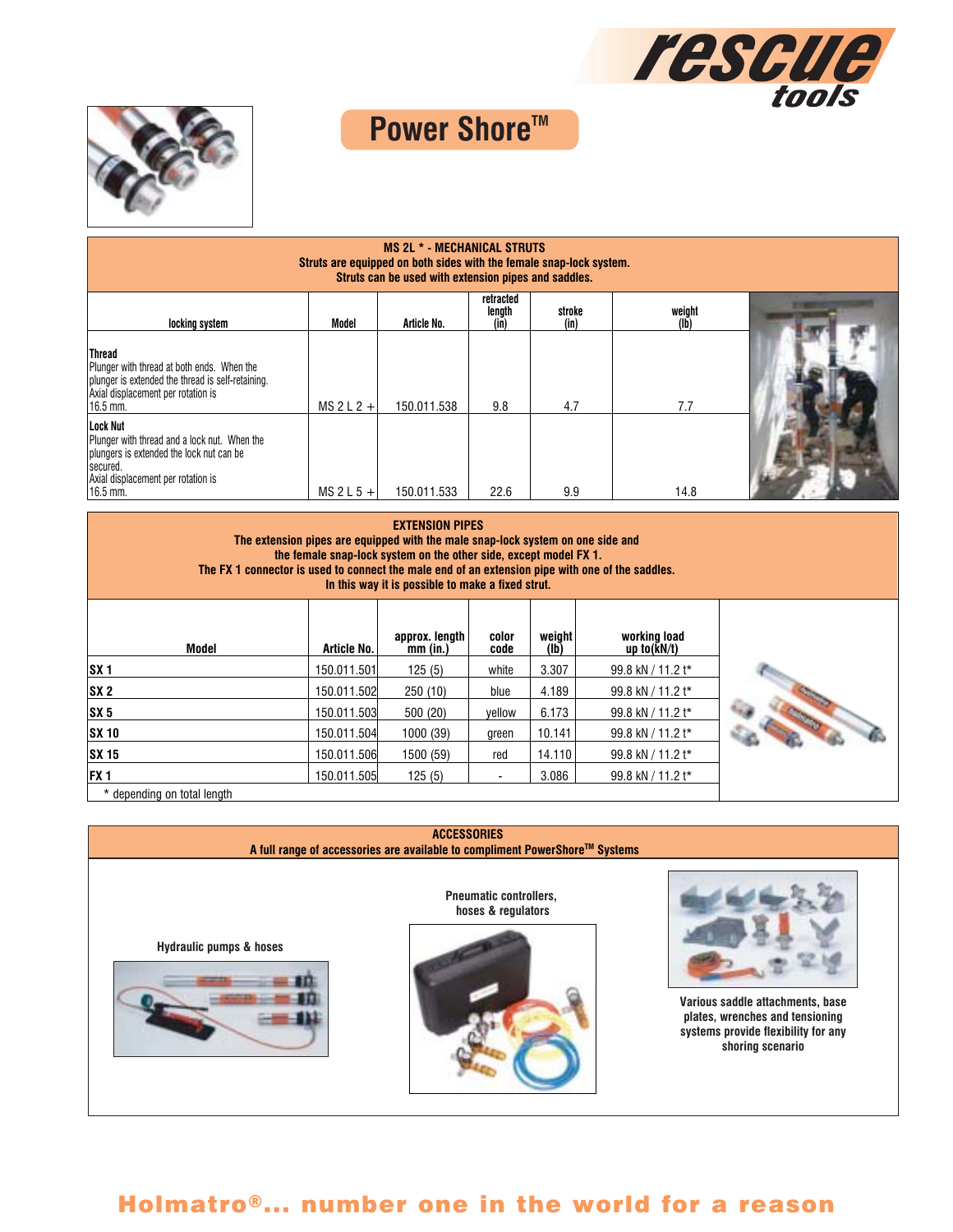





# **Hydraulic Hoses**

max. working pressure: 10,500 PSI / 720 bar

| Model                      | <b>Black Rubber Hydraulic Hose</b>          |  |  |  |  |  |
|----------------------------|---------------------------------------------|--|--|--|--|--|
| bend restrictors           | plastic type, available in red or blue      |  |  |  |  |  |
| standard available lengths | 5.10 & 15m<br>16, 32 & 50 ft.               |  |  |  |  |  |
| primary feature            | excellent flexibility, even in cold weather |  |  |  |  |  |
| available colors           | black with color coded bend restrictors     |  |  |  |  |  |
| complies with NFPA 1936    | YES                                         |  |  |  |  |  |

| Model                      | <b>Thermoplastic Hydraulic Hose</b> |                                     |  |  |  |  |
|----------------------------|-------------------------------------|-------------------------------------|--|--|--|--|
| bend restrictors           | spring type                         |                                     |  |  |  |  |
| standard available lengths | 16.32 & 50 ft.                      | 5.10 & 15m                          |  |  |  |  |
| primary feature            |                                     | excellent abrasion & cut resistance |  |  |  |  |
| available colors           | red & blue (call for others)        |                                     |  |  |  |  |
| complies with NFPA 1936    | YES                                 |                                     |  |  |  |  |

**Holmatro® hydraulic hoses come standard with our exclusive flat face, no-drip, auto-locking, quick couplers**



# **Hose Reels**

max. working pressure: 10,500 PSI / 720 bar

| Model                              | 2014 Single Hose Reel |                   |             |           |                    |        |                   | 2015 Twin Hose Reel   |
|------------------------------------|-----------------------|-------------------|-------------|-----------|--------------------|--------|-------------------|-----------------------|
|                                    |                       |                   |             |           |                    |        |                   | Red Black &           |
| Length                             |                       | Weight            |             | Red/Black | Blue/Black         | Weight |                   | Blue/Black            |
| 50 ft (15 m) hose                  | 41 lbs                | $18.6$ kg         | 158.072.003 |           | 158.072.006        | 76 lbs | 34.5 kg           | 158.072.001           |
| 65 ft (15 m) hose                  | 48 lbs                | $21.8$ kg         | 158.072.004 |           | 158.072.007        | 90 lbs | 40.8 kg           | 158.072.002           |
| dimensions $(L \times W \times H)$ |                       | 25 x 11 x 18 inch |             |           | 635 x 279 x 457 mm |        | 20 x 18 x 20 inch | 508 x 457 x<br>508 mm |
| Complies with NFPA 1936            |                       |                   |             |           |                    |        |                   |                       |
| 1999 edition                       | <b>YES</b>            |                   |             |           |                    |        | <b>YES</b>        |                       |

| Model                              |                                 | DHR 100 electric rewind hose reel |  |  |  |  |  |
|------------------------------------|---------------------------------|-----------------------------------|--|--|--|--|--|
| motor                              |                                 | 12 V, 35 amp                      |  |  |  |  |  |
| capacity                           | 100 ft twin line hydraulic hose | 35 m, twin line hydraulic hose    |  |  |  |  |  |
| supplied with red/black hose       |                                 | 158.072.010                       |  |  |  |  |  |
| supplied with blue/black hose      |                                 | 158.072.011                       |  |  |  |  |  |
| style                              | single chrome plated hose reel  |                                   |  |  |  |  |  |
| dimensions $(L \times W \times H)$ | 20 x 22 x 201/2 inch            | 508 x 558 x 521 mm                |  |  |  |  |  |



**For more information visit our web site www.holmatro-usa.com**

#### Holmatro®... a complete range of rescue tools





**2015 NFPA Compliant**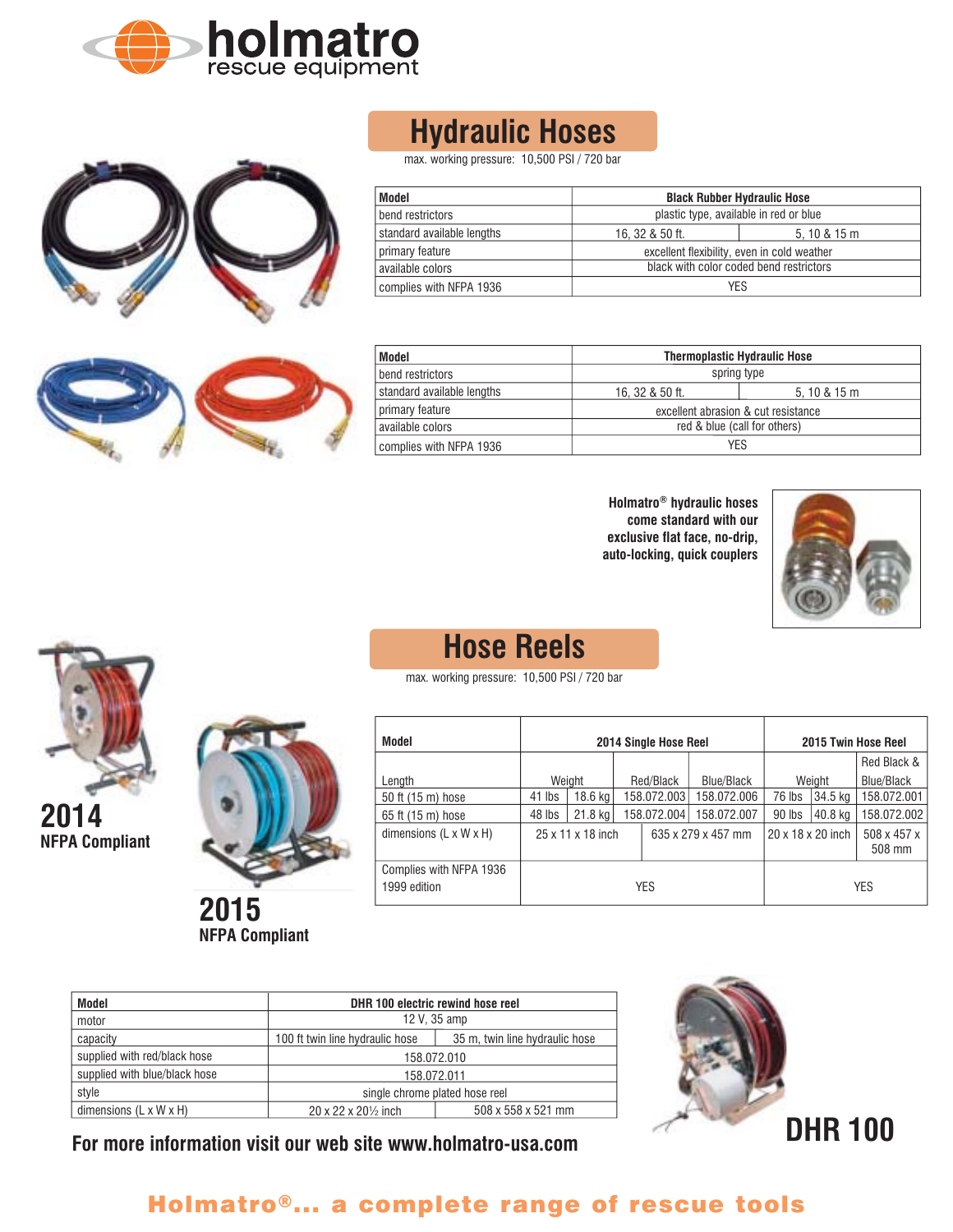

# **Hydraulic Door Opener Kit**

max. working pressure: 10,500 psi / 720 bar (hydraulic)

| Model<br>article number | <b>HDO 100</b><br>158.062.004                                                    |        |  |  |  |  |
|-------------------------|----------------------------------------------------------------------------------|--------|--|--|--|--|
|                         | Single acting hydraulic system includes six foot hose, hand pump and storage box |        |  |  |  |  |
| stroke                  | $5\frac{1}{8}$ inch<br>$130$ mm                                                  |        |  |  |  |  |
| spreading force         | 22,500 lbs                                                                       | 100 kN |  |  |  |  |
| weight ready for use*   | $14\frac{1}{2}$ lbs<br>$6.6$ kg                                                  |        |  |  |  |  |

For more information visit our web site www.holmatro-usa.com

\*tool only

# **Power Wedge**

max. working pressure: 10,500 psi / 720 bar (hydraulic)

| Model<br>article number                                      | 3624<br>158.012.021 |        |  |  |  |
|--------------------------------------------------------------|---------------------|--------|--|--|--|
| minimum insertion                                            | $\frac{1}{4}$ inch  | 6 mm   |  |  |  |
| lifting height                                               | 2 inch              | 50 mm  |  |  |  |
| lifting force                                                | 48,100 lbs          | 214 kN |  |  |  |
| weight ready for use                                         | $24\frac{1}{4}$ lbs | 11 kg  |  |  |  |
| For more information visit our web site www.holmatro-usa.com |                     |        |  |  |  |

# **HMC8U Mini Cutter Kit**

max. working pressure: 10,500 psi / 720 bar (hydraulic)

| Model<br>article number                                                                     | <b>HMC 8 U Kit</b><br>158.012.048 |         |  |  |  |
|---------------------------------------------------------------------------------------------|-----------------------------------|---------|--|--|--|
| Single acting hydraulic system includes six foot hose, hand pump and storage box            |                                   |         |  |  |  |
| cutting force                                                                               | 17,600 lbs                        | 78.3 kN |  |  |  |
| depth of jaw                                                                                | $1\frac{1}{2}$ inch               | 40 mm   |  |  |  |
| width of jaw                                                                                | $1\frac{1}{2}$ inch               | 40 mm   |  |  |  |
| weight ready for use*                                                                       | 7 lbs                             | 3kg     |  |  |  |
| Formations that shows substantially send the later than the second second control of second |                                   |         |  |  |  |

For more information visit our web site www.holmatro-usa.com

\*tool only

## **3005 Mini Cutter**

max. working pressure: 10,500 psi / 720 bar (hydraulic)

| Model<br>article number                                      | 3005<br>158.012.047                    |                   |  |  |  |
|--------------------------------------------------------------|----------------------------------------|-------------------|--|--|--|
|                                                              |                                        |                   |  |  |  |
| cutting force                                                | 29,225 lbs                             | 130 kN            |  |  |  |
| blade opening                                                | $1\%$ inch                             | 40 mm             |  |  |  |
| spreading force                                              | 7,000 lbf                              | 31 kN             |  |  |  |
| weight ready for use                                         | 8 lbs                                  | 3.6 <sub>kg</sub> |  |  |  |
| dimensions $(L \times W \times H)$                           | $13 \times 2\frac{3}{4} \times 5$ inch | 327 x 68 x 125 mm |  |  |  |
| For more information visit our web site www.holmatro-usa.com |                                        |                   |  |  |  |

# Holmatro®... number one in the world for a reason



22,500 lbs





**HDO 100**

48,100 lbs

17,600 lbs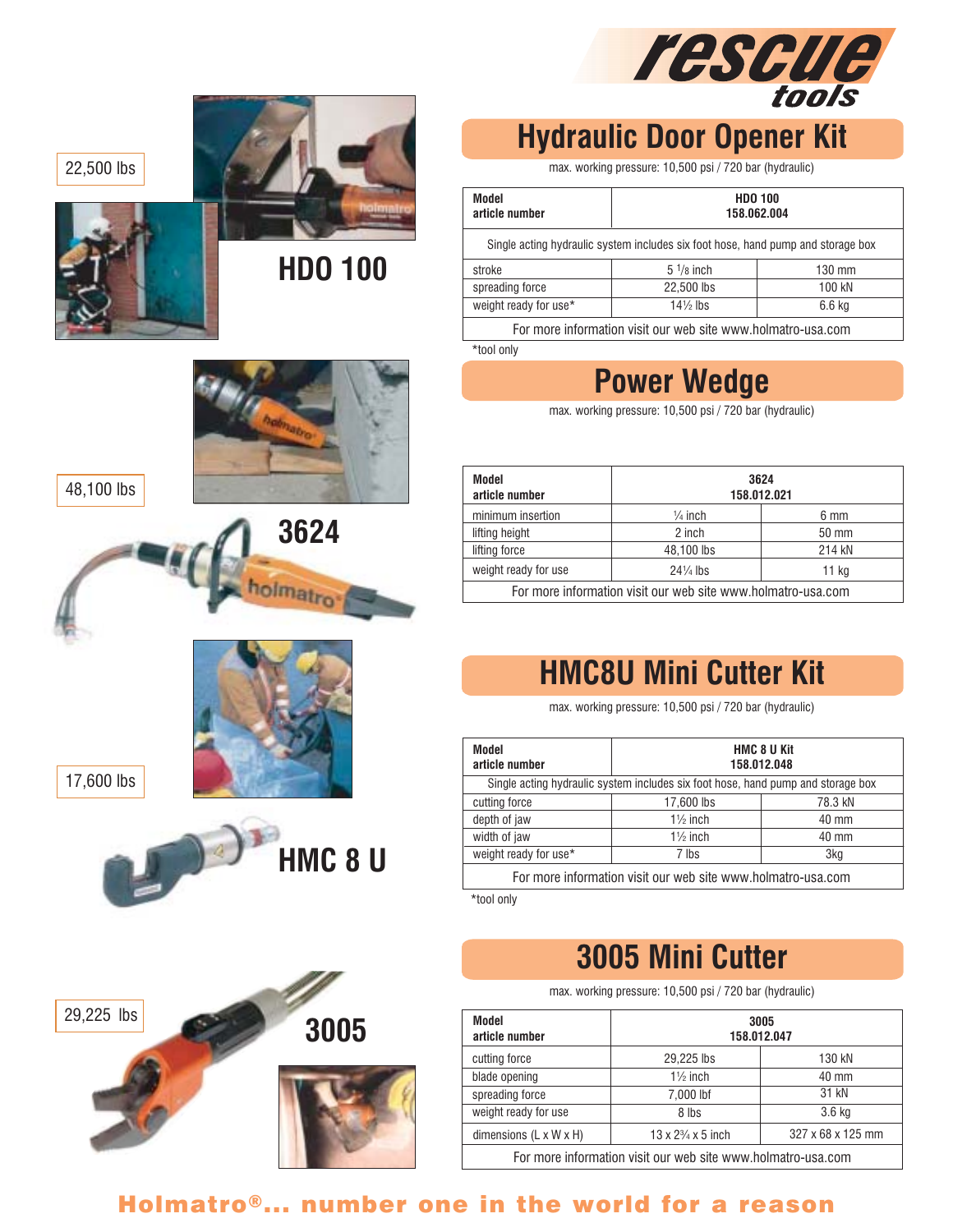

#### **EXAMPLES OF RESCUE SYSTEMS**





**Accessory Pack:**

**1 x Rescuer's Guide to Vehicle Safety Systems**

**1 x HRS22** Ram Support

**1 x Secunet®** Driver's Side Airbag Restraint

#### **Rapid Intervention System:**

**1 x PU5** Mini Power Unit

**1 x 3150-UL** Combination Tool

**1 x 16 ft hose** (red or blue bend restrictors)



**1 x DPU-30** Compact Duo Pump

**1 x 3020-UL Cutter** 

**1 x 3242-UL** Spreader

**1 x 3350** Telescopic Ram

**2 x 32 ft hose**  $(1 x red, 1 x blue)$ 

### **Entire System complies with NFPA 1936 - 1999 edition!**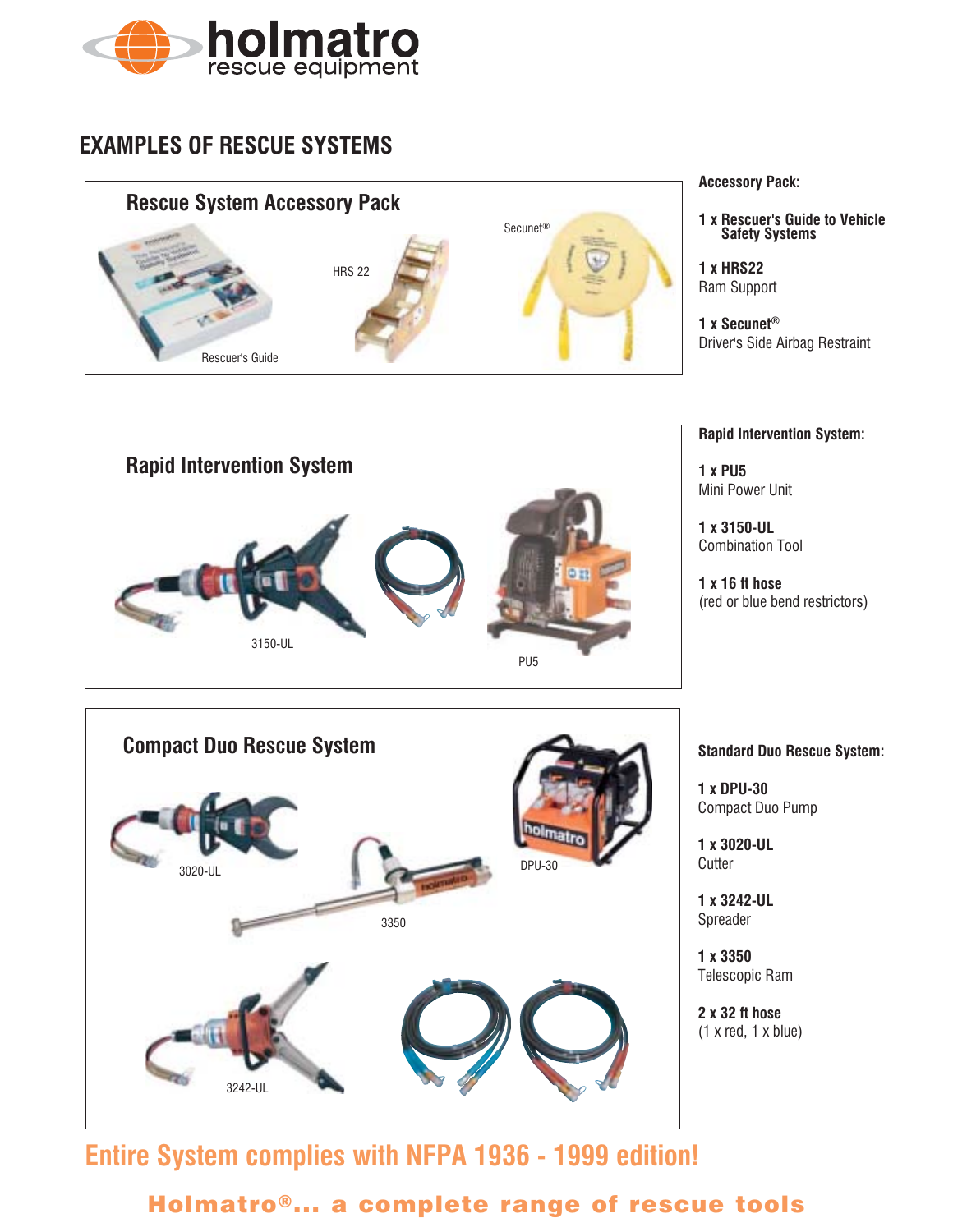

#### **EXAMPLES OF RESCUE SYSTEMS**



**Rapid Intervention System:**

**1 x PPU-15** Personal Power Unit

**1 x 3150-UL** Combination Tool

**1 x 3350** Telescopic Ram

**2 x 32 ft hose**  $(1 x red, 1 x blue)$ 

### **Entire System complies with NFPA 1936 - 1999 edition!**



**Entire System complies with NFPA 1936 - 1999 edition!**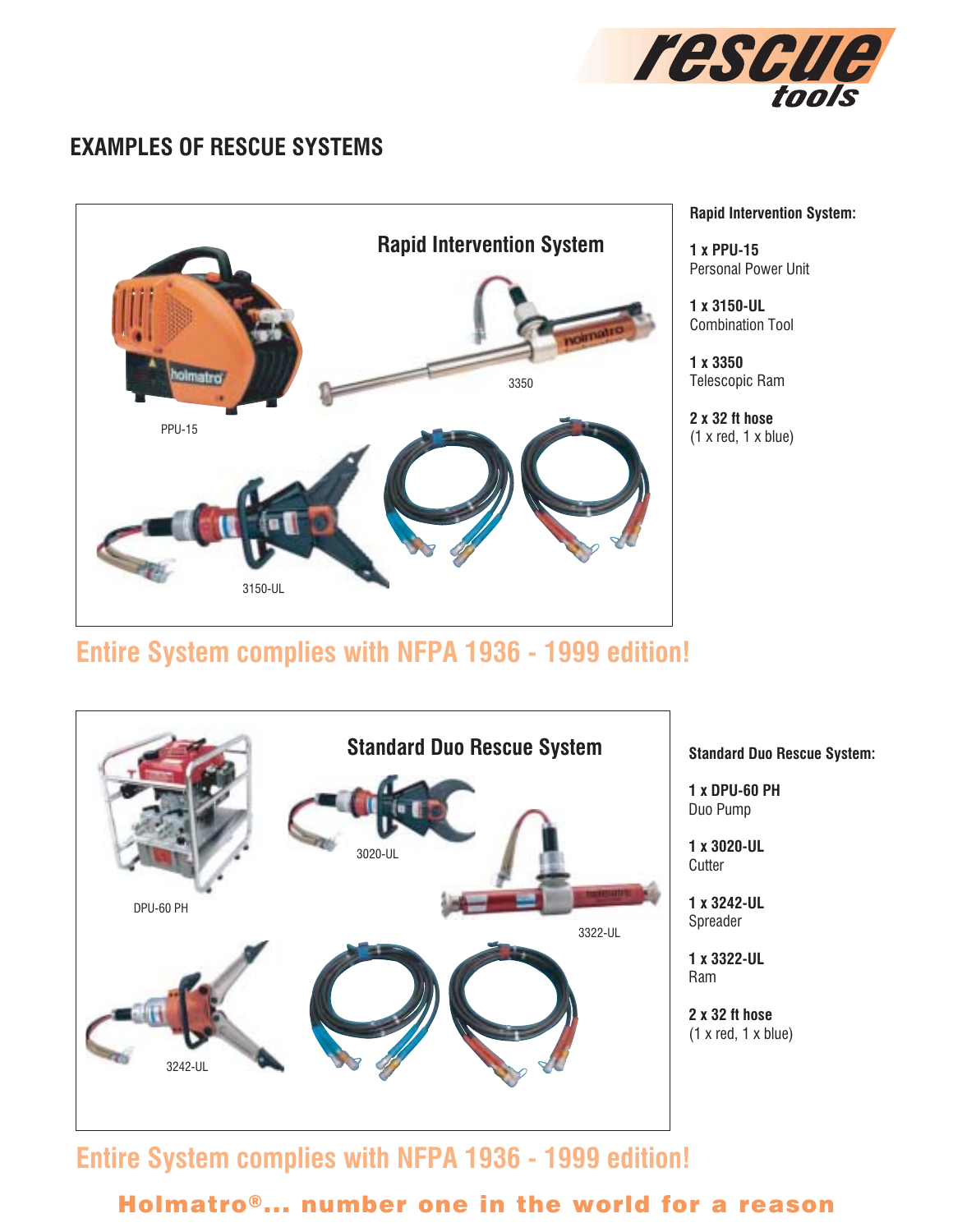

#### **EXAMPLES OF RESCUE SYSTEMS**



**Entire System complies with NFPA 1936 - 1999 edition!**



Mini Telescopic Ram

**Mega Rescue System: 1 x DPU-60PH** Duo Pump **1 x 2015 Twin** Hose Reel **1 x 3020-UL** Cutter **1 x 3040-UL** Cutter **1 x 3150-UL** Combination Tool **1 x 3260-UL** Spreader **1 x 3321-UL** Ram **1 x 3322-UL** Ram **1 x 3340** Mini Telescopic Ram **1 x 3350** Telescopic Ram **2 x 16 ft hose**  $(1 x red, 1 x blue)$ **2 x 32 ft hose**  $(1 x red, 1 x blue)$ **1 x PPU-15** Personal Power Unit **1 x 2035EPA with M105** Mini Pump with two tool hookup

**Entire System complies with NFPA 1936 - 1999 edition!**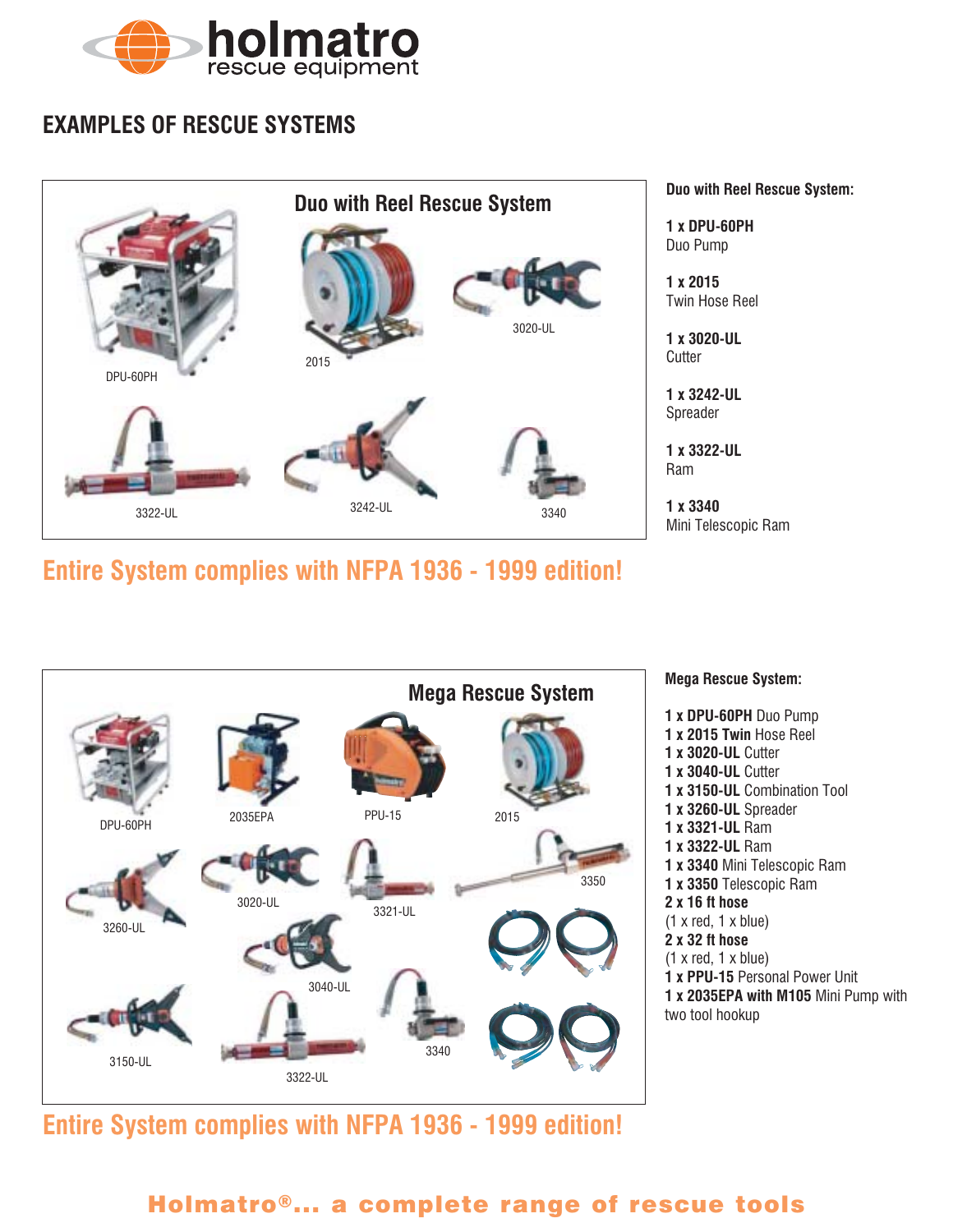

potro

# **Aluminum Jacks**

max. working pressure: 10,500 psi / 720 bar

| Model<br>article number |                            | <b>HLJ 50 A 6</b><br>150.112.060 | <b>HLJ 50 A 10</b><br>150.112.059 |                  |  |
|-------------------------|----------------------------|----------------------------------|-----------------------------------|------------------|--|
| lifting capacity        | 114.750 lbs                | 510 kN                           | 114,750 lbs                       | 510 kN           |  |
| closed length           | 6 inch<br>$150 \text{ mm}$ |                                  | $7\frac{3}{4}$ inch               | $196 \text{ mm}$ |  |
| stroke                  | $2\frac{3}{8}$ inch        | $61$ mm                          | 4 inch                            | $104 \text{ mm}$ |  |
| weight ready for use    | $15\frac{1}{2}$ lbs        | 7kg                              | 20 lbs                            | 9kg              |  |

**For more information visit our web site www.holmatro-usa.com**

## **Toe-Jack**

max. working pressure: 10,500 psi / 720 bar

| Model<br>article number                    | TJ 3610<br>158.012.025 |                |  |
|--------------------------------------------|------------------------|----------------|--|
| maximum capacity (in the middle of saddle) | 26,500 lbs             | 12 metric tons |  |
| maximum force (on toe)                     | 22,000 lbs             | 10 metric tons |  |
| lifting height / plunger stroke            | 10 inch                | $250$ mm       |  |
| closed height                              | 17 $5/8$ inch          | 448 mm         |  |
| minimum insertion height toe               | $2\frac{1}{4}$ inch    | 56 mm          |  |
| weight ready for use                       | 45 lbs                 | 20.5 kg        |  |



Holmatro® toe-jack set with two hand pumps HTT 1800 and hoses 6½ ft (2 m).

26,500 lbs 22,000 lbs

# **Chocks & Blocks**



**Set A: step chocks and wedges art. no. 158.562.004**



**Set B: lock blocks and wedges art. no. 158.562.005**

### **Secunet ®**

| Model<br>article number                                      | Secunet <sup>®</sup><br>350,582,045 |  |  |  |  |
|--------------------------------------------------------------|-------------------------------------|--|--|--|--|
| weight ready for use                                         | $\frac{1}{2}$ lbs<br>250 grams      |  |  |  |  |
| For more information visit our web site www.holmatro-usa.com |                                     |  |  |  |  |







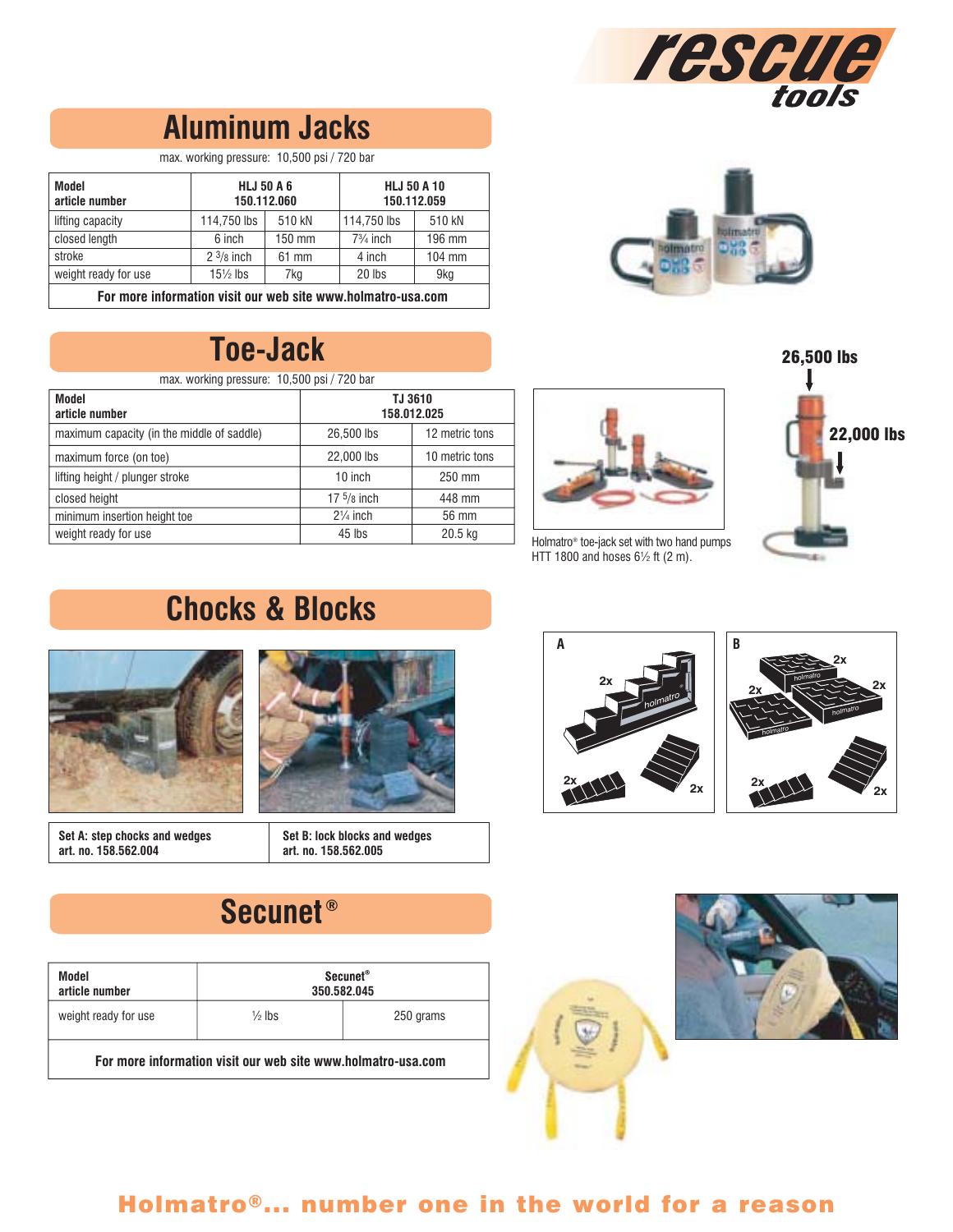







Heavy duty dual control unit

| Shut-off Hose |
|---------------|
|               |

 $*$  = Air hoses also available with built-in shut-off and pressure relief valve.

| Model                                                        | LAB 4 U                                      | LAB <sub>6</sub> U                           | LAB 9 U                            | <b>LAB 16 U</b>      |  |
|--------------------------------------------------------------|----------------------------------------------|----------------------------------------------|------------------------------------|----------------------|--|
| article number                                               | 358.312.001                                  | 358.312.002                                  | 358.312.003                        | 358.312.004          |  |
| lifting capacity<br>(per pair)                               | 8,800 lbs                                    | 13,250 lbs                                   | 19.850 lbs                         | 35,300 lbs           |  |
| dimensions in<br>storage bag<br>$(1 \times W)$               | $27\frac{1}{2} \times 27\frac{1}{2}$<br>inch | $33\frac{1}{2} \times 33\frac{1}{2}$<br>inch | $41^{1/3} \times 41^{1/3}$<br>inch | 52 x 52<br>inch      |  |
| weight per pair                                              | $20$ lbs                                     | 42 lbs                                       | 61 lbs                             | $154$ lbs            |  |
| height deflated                                              | $21/3$ inch                                  | $2^{1/3}$ inch                               | $21/3$ inch                        | $21/3$ inch          |  |
| height inflated                                              | $243/8$ inch                                 | $243/8$ inch                                 | $243/8$ inch                       | $\sqrt{24^3}/8$ inch |  |
| air contents<br>(per pair)                                   | 16 cu/ft                                     | 25 cu/ft                                     | 36 cu/ft                           | $65 \text{ cu/ft}$   |  |
| For more information visit our web site www.holmatro-usa.com |                                              |                                              |                                    |                      |  |

**Lifting Bags (high pressure)**

max. working pressure: 116 psi / 8 bar





| Model                            | art. no.    | nominal<br>capacity |      | max. inflation<br>height |      | dimensions<br>$(1 \times w)$ | weight | <b>thickness</b><br>incl. profile |
|----------------------------------|-------------|---------------------|------|--------------------------|------|------------------------------|--------|-----------------------------------|
|                                  |             | <b>US</b><br>tons   | tons | metric inches            | mm   | inches                       | lbs    | inch                              |
| <b>HLB</b><br>1                  | 350.321.201 | 1.1                 |      | 2                        | 75.5 | 5 3/8 x 5 3/8                | 11/10  | 9/10                              |
| <b>HLB</b><br>3                  | 350.321.203 | 3.3                 | 3    | 51/8                     | 130  | $9 \times 9$                 | 33/8   | 9/10                              |
| <b>HLB</b><br>5                  | 350.321.205 | 5.5                 | 5    | 57/8                     | 148  | 10 1/4 x 10 1/4              | 33/4   | 9/10                              |
| <b>HLB</b><br>11                 | 350.321.211 | 12.0                | 11   | 81/2                     | 216  | 15 x 15                      | 83/8   |                                   |
| HLB 18                           | 350.321.218 | 19.8                | 18   | 95/8                     | 245  | 14 1/8 x 26                  | 15     |                                   |
| HLB 20                           | 350.321.220 | 22.0                | 20   | 113/8                    | 290  | 20 1/8 x 20 1/8              | 14 3/4 |                                   |
| HLB 24                           | 350.321.224 | 26.4                | 24   | 81/2                     | 217  | 12 1/2 x 39 3/8              | 21     |                                   |
| HLB 29                           | 350.321.229 | 31.9                | 29   | 133/4                    | 348  | 24 x 24                      | 215/8  |                                   |
| <b>HLB 40*</b>                   | 350.321.240 | 44.0                | 40   | 16                       | 405  | 28 1/8 x 28 1/8              | 331/4  |                                   |
| HLB 67*l                         | 350.321.267 | 73.7                | 67   | 201/2                    | 521  | 36 1/8 x 36 1/8              | 51 7/8 |                                   |
| $*$ ounnliad with corning otropo |             |                     |      |                          |      |                              |        |                                   |





# **Lifting Bags (low pressure)**

max. working pressure: 7.25 psi / 0.5 bar



#### **Each set consists of:**

1 1x storage bag

- 2 2x lifting bags of equal capacity
- 3 2x special low pressure hose, art. no. 350.572.106

4 1x twin control unit, art. no. 350.582.124

5 1x repair kit, art. no. 350.581.141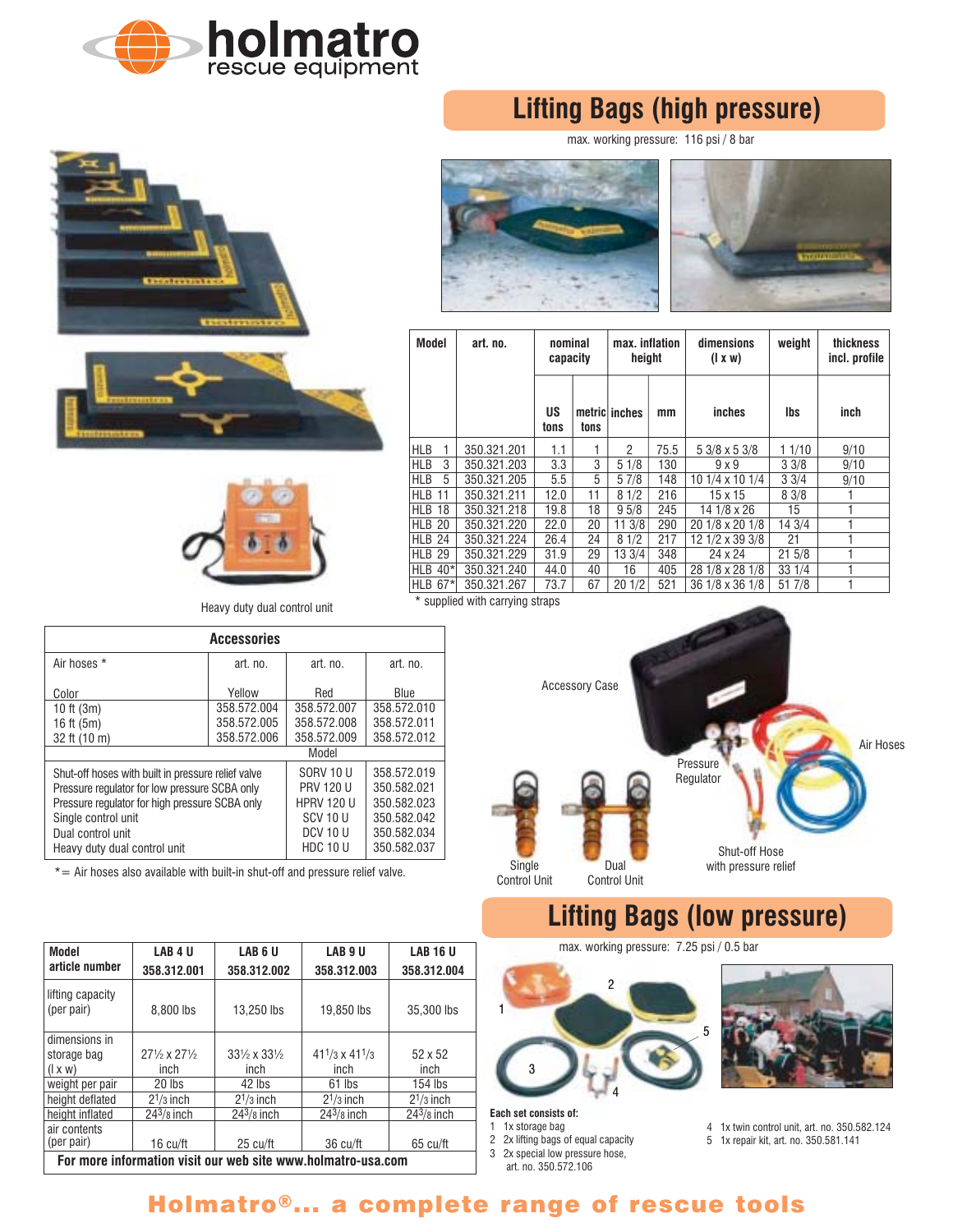

# **S.C.R.T.® (Self Contained Rescue Tool)**



| Model                                  | <b>BCT 3120 Combi Tool</b>   |                 | <b>BCU 3010 Cutter</b>       |                 |
|----------------------------------------|------------------------------|-----------------|------------------------------|-----------------|
| max. spreading travel                  | $10\frac{1}{2}$ inch         | 268 mm          |                              |                 |
| max. spreading force (at back of tips) | 11,690 lbs                   | 52 kN           | -                            |                 |
| max cutting force (in notch)           | 49,000 lbs                   | 218 kN          | 56.920 lbs                   | 253 kN          |
| max. cutting force (blade center)      | 18,660 lbs                   | 82 kN           | 22,930 lbs                   | 102 kN          |
| max. pulling force                     | 6.600 lbs                    | 29.3 kN         | ۰                            |                 |
| max. pulling distance                  | $127/8$ inch                 | 327 mm          | -                            |                 |
| dimensions (L x W x H)                 | $28 \times 12 \times 9$ inch | 712x 305x 230mm | $26 \times 12 \times 9$ inch | 659x 305x 230mm |
| weight ready for use                   | 33 lbs                       | 14.8 kg         | $32$ lbs                     | 14.4 kg         |





**S.C.R.T.® Accessories**

| <b>Packages</b> |                |                                               |  |  |
|-----------------|----------------|-----------------------------------------------|--|--|
| Package         | Qty.           | <b>Component Description</b>                  |  |  |
| Standard        | 1              | BCT 3120 Combi or BCU 3010 Cutter             |  |  |
|                 | 1              | 120AV AC Charger                              |  |  |
|                 | $\overline{2}$ | 24 Volt Batteries                             |  |  |
|                 | 1              | Carry Strap                                   |  |  |
| <b>Deluxe</b>   | 1              | <b>Standard Package</b>                       |  |  |
|                 | 1              | Pelican <sup>®</sup> Case with custom inserts |  |  |
|                 | $\mathbf{1}$   | DC Power Cord                                 |  |  |
|                 |                | 24V AC/DC Converter                           |  |  |